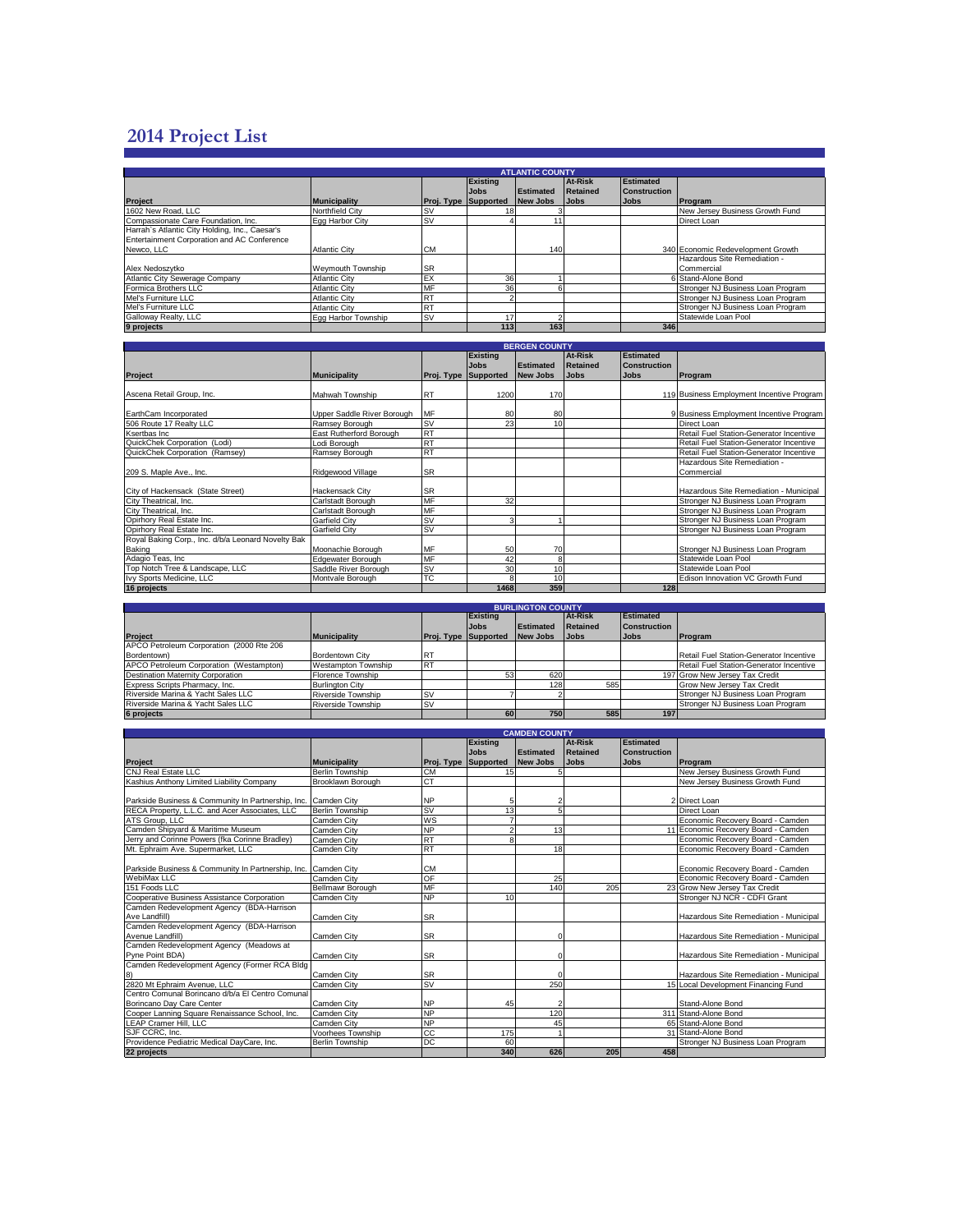|                                             | <b>CAPE MAY COUNTY</b> |                             |                 |                  |             |                     |                                      |  |  |  |  |
|---------------------------------------------|------------------------|-----------------------------|-----------------|------------------|-------------|---------------------|--------------------------------------|--|--|--|--|
|                                             |                        |                             | <b>Existing</b> |                  | At-Risk     | Estimated           |                                      |  |  |  |  |
|                                             |                        |                             | <b>Jobs</b>     | <b>Estimated</b> | Retained    | <b>Construction</b> |                                      |  |  |  |  |
| Project                                     | <b>Municipality</b>    | <b>Proj. Type Supported</b> |                 | New Jobs         | <b>Jobs</b> | <b>Jobs</b>         | Program                              |  |  |  |  |
| CMQV, LLC and Cape May Victorian Inns, Inc. | Cape May City          | <b>SV</b>                   |                 |                  |             |                     | New Jersey Business Growth Fund      |  |  |  |  |
| SPE Labrusciano, LLC                        | West Cape May Borough  | <b>SV</b>                   |                 |                  |             |                     | New Jersey Business Growth Fund      |  |  |  |  |
| Wolfe-Den, L.L.C.                           | Upper Township         | <b>SV</b>                   |                 |                  |             |                     | New Jersey Business Growth Fund      |  |  |  |  |
| C-Lyn, LLC                                  | West Wildwood Borough  | <b>CM</b>                   |                 |                  |             |                     | Stronger NJ Business Loan Program    |  |  |  |  |
| C-Lyn, LLC                                  | West Wildwood Borough  | <b>CM</b>                   |                 |                  |             |                     | Stronger NJ Business Loan Program    |  |  |  |  |
| Malusa and Sons, Inc.                       | Wildwood Crest Borough | <b>SV</b>                   |                 |                  |             |                     | 10 Stronger NJ Business Loan Program |  |  |  |  |
| Malusa and Sons, Inc.                       | Wildwood Crest Borough | <b>SV</b>                   |                 |                  |             |                     | Stronger NJ Business Loan Program    |  |  |  |  |
| 7 projects                                  |                        |                             |                 | 14               |             | 10 <sup>1</sup>     |                                      |  |  |  |  |

|                                               | <b>CUMBERLAND COUNTY</b> |                             |                 |                  |             |                     |                                         |  |  |  |  |
|-----------------------------------------------|--------------------------|-----------------------------|-----------------|------------------|-------------|---------------------|-----------------------------------------|--|--|--|--|
|                                               |                          |                             | <b>Existing</b> |                  | At-Risk     | Estimated           |                                         |  |  |  |  |
|                                               |                          |                             | <b>Jobs</b>     | <b>Estimated</b> | Retained    | <b>Construction</b> |                                         |  |  |  |  |
| Project                                       | <b>Municipality</b>      | <b>Proj. Type Supported</b> |                 | New Jobs         | <b>Jobs</b> | <b>Jobs</b>         | <b>Program</b>                          |  |  |  |  |
| R. Paul Riggins                               | <b>Millville City</b>    |                             |                 |                  |             |                     | Retail Fuel Station-Generator Incentive |  |  |  |  |
|                                               |                          |                             |                 |                  |             |                     |                                         |  |  |  |  |
| Township of Maurice River (Cheli Gravel Pit)) | Maurice River Township   | <b>SR</b>                   |                 |                  |             |                     | Hazardous Site Remediation - Municipal  |  |  |  |  |
| Triad Advisory Services, Inc.                 | Vineland City            | <b>SV</b>                   |                 |                  |             |                     | Main Street Assistance Line             |  |  |  |  |
| Lorenzo's SaR. LLC                            | Vineland City            | <b>SV</b>                   |                 |                  |             |                     | Statewide Loan Pool                     |  |  |  |  |
| 4 projects                                    |                          |                             | 20 <sub>l</sub> |                  |             |                     |                                         |  |  |  |  |

|                                                                                                   |                            |                      | <b>ESSEX COUNTY</b> |                  |                 |                  |                                           |  |  |  |  |  |
|---------------------------------------------------------------------------------------------------|----------------------------|----------------------|---------------------|------------------|-----------------|------------------|-------------------------------------------|--|--|--|--|--|
|                                                                                                   |                            |                      | <b>Existing</b>     |                  | <b>At-Risk</b>  | <b>Estimated</b> |                                           |  |  |  |  |  |
|                                                                                                   |                            |                      | <b>Jobs</b>         | <b>Estimated</b> | <b>Retained</b> | Construction     |                                           |  |  |  |  |  |
| Project                                                                                           | <b>Municipality</b>        | Proj. Type Supported |                     | <b>New Jobs</b>  | <b>Jobs</b>     | <b>Jobs</b>      | Program                                   |  |  |  |  |  |
|                                                                                                   |                            |                      |                     |                  |                 |                  |                                           |  |  |  |  |  |
| Biotrial, Inc.<br>Housing and Neighborhood Development Services,                                  | Newark City                | <b>RD</b>            |                     | 60               |                 |                  | 776 Business Employment Incentive Program |  |  |  |  |  |
|                                                                                                   |                            |                      |                     |                  |                 |                  |                                           |  |  |  |  |  |
| Inc<br>2nd Home Newark Operations LLC and 717-727                                                 | Orange City                | <b>NP</b>            |                     |                  |                 |                  | <b>Community Economic Development</b>     |  |  |  |  |  |
|                                                                                                   |                            |                      |                     |                  |                 |                  |                                           |  |  |  |  |  |
| Newark                                                                                            | <b>Newark City</b>         | <b>SV</b>            | 25                  | 10               |                 |                  | Direct Loan                               |  |  |  |  |  |
| BRESLOW PAINT AND WALLPAPER OF                                                                    |                            |                      |                     |                  |                 |                  |                                           |  |  |  |  |  |
| LIVINGSTON, INC.<br>Patel Family 2011 TR Agreement                                                | Livingston Township        | MF                   | 10                  |                  |                 |                  | Direct Loan                               |  |  |  |  |  |
|                                                                                                   | <b>Newark City</b>         | <b>MF</b>            | 10                  | 10               |                 |                  | Direct Loan                               |  |  |  |  |  |
| Shaw Brother Holdings, LLC                                                                        | Livingston Township        | MF                   |                     |                  |                 |                  | Direct Loan                               |  |  |  |  |  |
| TDAF I Springfield Avenue Holding Urban Renewal                                                   |                            |                      |                     |                  |                 |                  | Economic Redevelopment Growth-Grant       |  |  |  |  |  |
| Company, LLC (tdaf)                                                                               | Newark City                | <b>SV</b>            |                     | 85               |                 |                  | 145 EOA                                   |  |  |  |  |  |
| <b>MSST Fidelco Properties LLC</b>                                                                | Newark City                | <b>SV</b>            |                     | 70               |                 |                  | 81 Economic Redevelopment Growth          |  |  |  |  |  |
| ADPP Enterprises Inc. (Fairfield)                                                                 | Fairfield Borough          | <b>RT</b>            |                     |                  |                 |                  | Retail Fuel Station-Generator Incentive   |  |  |  |  |  |
| <b>Greater Newark Enterprises Corporation</b>                                                     | Newark City                | <b>NP</b>            | 9                   |                  |                 |                  | Stronger NJ NCR - CDFI Grant              |  |  |  |  |  |
|                                                                                                   |                            |                      |                     |                  |                 |                  | Hazardous Site Remediation -              |  |  |  |  |  |
| Route 21 Associates of Belleville, LLC<br>The Newark Museum (Local 617 Service                    | <b>Belleville Township</b> | <b>SR</b>            |                     |                  |                 |                  | Commercial                                |  |  |  |  |  |
|                                                                                                   |                            |                      |                     |                  |                 |                  | Hazardous Site Remediation -              |  |  |  |  |  |
| Employees)                                                                                        | <b>Newark City</b>         | <b>SR</b>            |                     |                  |                 |                  | Commercial                                |  |  |  |  |  |
|                                                                                                   |                            |                      |                     |                  |                 |                  |                                           |  |  |  |  |  |
| City of Newark (Synfax Site)                                                                      | Newark City                | <b>SR</b>            |                     |                  |                 |                  | Hazardous Site Remediation - Municipal    |  |  |  |  |  |
| Barnabas Health Care (Barnabus Health Care)<br>Eastern Nursing Services I, Inc. and Eastern Nursi | Newark City                | <b>RH</b>            |                     |                  |                 |                  | Large Scale CHP - Fuel Cells Program      |  |  |  |  |  |
|                                                                                                   |                            |                      |                     |                  |                 |                  |                                           |  |  |  |  |  |
| ng Services II, Inc.<br>Vac-U-Max                                                                 | Newark City                | <b>SV</b>            | 2                   |                  |                 |                  | Main Street Assistance Line               |  |  |  |  |  |
|                                                                                                   | <b>Belleville Township</b> | MF                   | 75                  | 25               |                 |                  | Main Street Assistance Line               |  |  |  |  |  |
| CA Newark 66-78 MA Urban Renewal LLC                                                              | Newark City                | <b>NP</b>            |                     | 38               |                 |                  | 58 Stand-Alone Bond                       |  |  |  |  |  |
|                                                                                                   |                            |                      |                     |                  |                 |                  |                                           |  |  |  |  |  |
| Kingston Educational Holdings 1, Inc. (or an affiliate) Newark City                               |                            | <b>NP</b>            |                     | 73               |                 |                  | 229 Stand-Alone Bond                      |  |  |  |  |  |
| MPT Facility, Inc.                                                                                | Newark City                | <b>NP</b>            | 150                 | 30               |                 |                  | 147 Stand-Alone Bond                      |  |  |  |  |  |
| Shining Schools, Inc.                                                                             | East Orange City           | <b>NP</b>            | 40                  | 25               |                 |                  | 15 Stand-Alone Bond                       |  |  |  |  |  |
| Uncommon Properties V, LLC                                                                        | Newark City                | <b>NP</b>            | 67                  | 21               |                 |                  | 42 Stand-Alone Bond                       |  |  |  |  |  |
|                                                                                                   |                            |                      |                     |                  |                 |                  |                                           |  |  |  |  |  |
| Washington Street University Housing Assoc., LLC                                                  | Newark City                | <b>NP</b>            |                     | 20               |                 |                  | 200 Stand-Alone Bond                      |  |  |  |  |  |
| ANZ Properties, LLC                                                                               | Fairfield Borough          | MF                   | 10                  | 8                |                 |                  | Statewide Loan Pool                       |  |  |  |  |  |
| William Street, LLC                                                                               | <b>Belleville Township</b> | <b>MF</b>            |                     |                  |                 |                  | Statewide Loan Pool                       |  |  |  |  |  |
| 24 projects                                                                                       |                            |                      | 405                 | 479              |                 | 1693             |                                           |  |  |  |  |  |

|                                              | <b>GLOUCESTER COUNTY</b> |                             |                 |           |                |                     |                                        |  |  |  |  |
|----------------------------------------------|--------------------------|-----------------------------|-----------------|-----------|----------------|---------------------|----------------------------------------|--|--|--|--|
|                                              |                          |                             | <b>Existing</b> |           | <b>At-Risk</b> | Estimated           |                                        |  |  |  |  |
|                                              |                          |                             | <b>Jobs</b>     | Estimated | Retained       | <b>Construction</b> |                                        |  |  |  |  |
| <b>Project</b>                               | <b>Municipality</b>      | <b>Proj. Type Supported</b> |                 | New Jobs  | <b>Jobs</b>    | <b>Jobs</b>         | Program                                |  |  |  |  |
| <b>ECR Delsea LLC</b>                        | Deptford Township        | <b>MF</b>                   |                 |           |                |                     | New Jersey Business Growth Fund        |  |  |  |  |
| Township of Monroe (Former American Training |                          |                             |                 |           |                |                     |                                        |  |  |  |  |
| Site)                                        | Monroe Township          | <b>SR</b>                   |                 |           |                |                     | Hazardous Site Remediation - Municipal |  |  |  |  |
| R & R Investments L.L.C.                     | <b>Westville Borough</b> | <b>WS</b>                   |                 |           |                |                     | Statewide Loan Pool                    |  |  |  |  |
| 3 projects                                   |                          |                             | 19              |           |                |                     |                                        |  |  |  |  |

|                                                 | <b>HUDSON COUNTY</b>  |                             |             |                  |                |                     |                                         |  |  |  |
|-------------------------------------------------|-----------------------|-----------------------------|-------------|------------------|----------------|---------------------|-----------------------------------------|--|--|--|
|                                                 |                       |                             | Existing    |                  | <b>At-Risk</b> | Estimated           |                                         |  |  |  |
|                                                 |                       |                             | <b>Jobs</b> | <b>Estimated</b> | Retained       | <b>Construction</b> |                                         |  |  |  |
| <b>Project</b>                                  | <b>Municipality</b>   | <b>Proj. Type Supported</b> |             | New Jobs         | <b>Jobs</b>    | <b>Jobs</b>         | <b>Program</b>                          |  |  |  |
| QuickChek Corporation (Bayonne)                 | <b>Bayonne City</b>   |                             |             |                  |                |                     | Retail Fuel Station-Generator Incentive |  |  |  |
| AP&G Co. Inc.                                   | <b>Bavonne City</b>   |                             |             | 45               |                |                     | 5 Guarantee                             |  |  |  |
| Jersey City Redevelopment Agency (City Chemical |                       |                             |             |                  |                |                     |                                         |  |  |  |
| Corporation)                                    | Jersey City           | <b>SR</b>                   |             |                  |                |                     | Hazardous Site Remediation - Municipal  |  |  |  |
| 5903 Westside Ave. LLC                          | North Bergen Township | <b>DS</b>                   | 245         | 60               |                |                     | Local Development Financing Fund        |  |  |  |
| SCF Realty III, LLC                             | <b>Bavonne City</b>   | MF                          |             | 150              |                |                     | 16 Stand-Alone Bond                     |  |  |  |
| 5 projects                                      |                       |                             | 245         | 255              |                | 21                  |                                         |  |  |  |

| 5 projects                       |                     |                 | 2451                                 | 2551      |                | 21 <sub>1</sub>     |                                         |  |  |  |
|----------------------------------|---------------------|-----------------|--------------------------------------|-----------|----------------|---------------------|-----------------------------------------|--|--|--|
| <b>HUNTERDON COUNTY</b>          |                     |                 |                                      |           |                |                     |                                         |  |  |  |
|                                  |                     |                 | <b>Existing</b>                      |           | <b>At-Risk</b> | <b>Estimated</b>    |                                         |  |  |  |
|                                  |                     |                 | <b>Jobs</b>                          | Estimated | Retained       | <b>Construction</b> |                                         |  |  |  |
| <b>Project</b>                   | <b>Municipality</b> |                 | <b>Proj. Type Supported New Jobs</b> |           | <b>Jobs</b>    | <b>Jobs</b>         | <b>Program</b>                          |  |  |  |
| A.P.M. Management Inc. (Clinton) | Clinton Township    | R.              |                                      |           |                |                     | Retail Fuel Station-Generator Incentive |  |  |  |
| A.P.M. Management Inc. (Hampton) | Hampton Borough     | IR <sup>7</sup> |                                      |           |                |                     | Retail Fuel Station-Generator Incentive |  |  |  |
|                                  |                     |                 |                                      |           |                |                     | Hazardous Site Remediation -            |  |  |  |
| Robert Weingart                  | Lebanon Borough     | <b>SR</b>       |                                      |           |                |                     | Commercial                              |  |  |  |
| 3 projects                       |                     |                 |                                      |           |                |                     |                                         |  |  |  |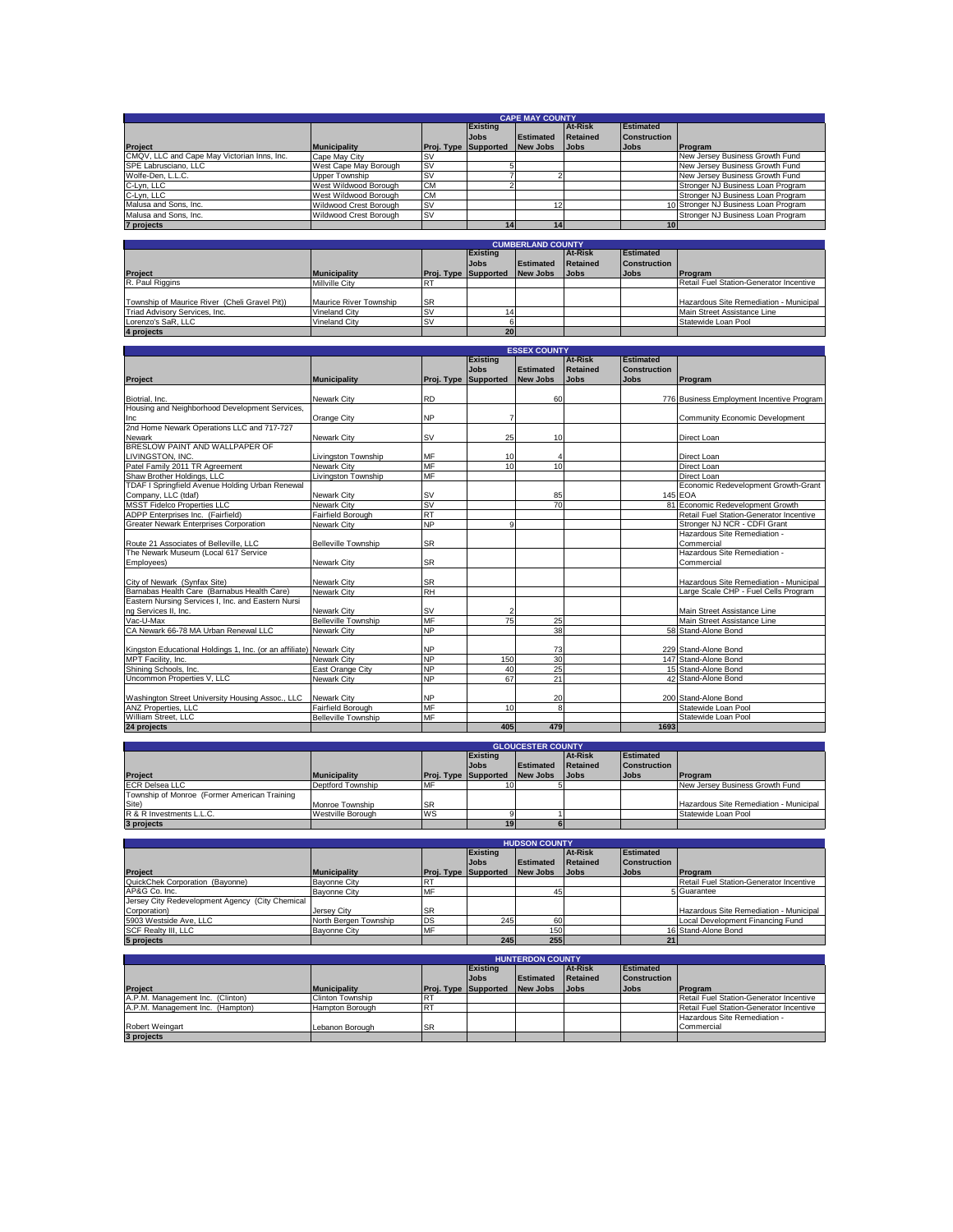|                                                | <b>MERCER COUNTY</b>       |                             |                 |                 |                |                     |                                          |  |  |  |  |
|------------------------------------------------|----------------------------|-----------------------------|-----------------|-----------------|----------------|---------------------|------------------------------------------|--|--|--|--|
|                                                |                            |                             | <b>Existing</b> |                 | <b>At-Risk</b> | Estimated           |                                          |  |  |  |  |
|                                                |                            |                             | <b>Jobs</b>     | Estimated       | Retained       | <b>Construction</b> |                                          |  |  |  |  |
| Project                                        | <b>Municipality</b>        | <b>Proj. Type Supported</b> |                 | New Jobs        | <b>Jobs</b>    | <b>Jobs</b>         | Program                                  |  |  |  |  |
| McGraw-Hill Global Education Holdings, LLC and |                            |                             |                 |                 |                |                     |                                          |  |  |  |  |
| <b>Aff Affiliates</b>                          | East Windsor Township      | OF                          |                 |                 | 40 see BRRAG   |                     | 11 Business Employment Incentive Program |  |  |  |  |
| McGraw-Hill Global Education Holdings, LLC and |                            |                             |                 |                 |                |                     |                                          |  |  |  |  |
| <b>Aff Affiliates</b>                          | East Windsor Township      | OF                          |                 | see BEIP        | 105            |                     | Business Retention & Relocation Grant    |  |  |  |  |
| APCO Petroleum Corporation (Washington)        | <b>Washington Township</b> | <b>RT</b>                   |                 |                 |                |                     | Retail Fuel Station-Generator Incentive  |  |  |  |  |
| QuickChek Corporation (Lawrenceville)          | Lawrence Township          | <b>R</b> T                  |                 |                 |                |                     | Retail Fuel Station-Generator Incentive  |  |  |  |  |
| Tri-State Petro, Inc.                          | Hamilton Township          | <b>RT</b>                   |                 |                 |                |                     | Retail Fuel Station-Generator Incentive  |  |  |  |  |
| NRG Energy, Inc.                               | West Windsor Township      |                             |                 | 150             | 386            |                     | 187 Grow New Jersey Tax Credit           |  |  |  |  |
| Dataline, Inc.                                 | West Windsor Township      | <b>SV</b>                   | 16              |                 |                |                     | Main Street Assistance Line              |  |  |  |  |
| Michael Graves & Associates, Inc. & Micheal    |                            |                             |                 |                 |                |                     |                                          |  |  |  |  |
| Graves Design Group Inc.                       | <b>Princeton Borough</b>   | <b>SV</b>                   | 52              | 10 <sup>1</sup> |                |                     | Main Street Assistance Line              |  |  |  |  |
| Hamada, John Richard                           | <b>Hopewell Township</b>   | <b>SV</b>                   |                 |                 |                |                     | Statewide Loan Pool                      |  |  |  |  |
| 9 projects                                     |                            |                             | 72              | 206             | 491            | 198                 |                                          |  |  |  |  |

| <b>MIDDLESEX COUNTY</b>                         |                           |            |                  |                  |                 |              |                                          |  |  |  |
|-------------------------------------------------|---------------------------|------------|------------------|------------------|-----------------|--------------|------------------------------------------|--|--|--|
|                                                 |                           |            | <b>Existing</b>  |                  | <b>At-Risk</b>  | Estimated    |                                          |  |  |  |
|                                                 |                           |            | <b>Jobs</b>      | <b>Estimated</b> | <b>Retained</b> | Construction |                                          |  |  |  |
| Project                                         | <b>Municipality</b>       | Proj. Type | <b>Supported</b> | <b>New Jobs</b>  | <b>Jobs</b>     | <b>Jobs</b>  | Program                                  |  |  |  |
|                                                 |                           |            |                  |                  |                 |              |                                          |  |  |  |
| HomeBridge Financial Services                   | Woodbridge Township       | <b>SV</b>  |                  |                  | 82 see BRRAG    |              | 10 Business Employment Incentive Program |  |  |  |
| HomeBridge Financial Services                   | Woodbridge Township       | <b>SV</b>  |                  | see BEIP         | 204             |              | Business Retention & Relocation Grant    |  |  |  |
| Vish LLC                                        | North Brunswick Township  | <b>MF</b>  | 18               | 20               |                 |              | Direct Loan                              |  |  |  |
| APCO Petroleum Corporation (2633 Rte 130 S.     |                           |            |                  |                  |                 |              |                                          |  |  |  |
| Brunswick)                                      | South Brunswick Township  | <b>RT</b>  |                  |                  |                 |              | Retail Fuel Station-Generator Incentive  |  |  |  |
| APCO Petroleum Corporation (4000 Rte 1 S.       |                           |            |                  |                  |                 |              |                                          |  |  |  |
| Brunswick)                                      | South Brunswick Township  | <b>RT</b>  |                  |                  |                 |              | Retail Fuel Station-Generator Incentive  |  |  |  |
| QuickChek Corporation (Perth Amboy)             | Perth Amboy City          | <b>RT</b>  |                  |                  |                 |              | Retail Fuel Station-Generator Incentive  |  |  |  |
| QuickChek Corporation (South Brunswick)         | South Brunswick Township  | <b>RT</b>  |                  |                  |                 |              | Retail Fuel Station-Generator Incentive  |  |  |  |
| Community Loan Fund of New Jersey, Inc.         | New Brunswick City        | <b>NP</b>  | 29               |                  |                 |              | Stronger NJ NCR - CDFI Grant             |  |  |  |
|                                                 |                           |            |                  |                  |                 |              | Hazardous Site Remediation -             |  |  |  |
| American Repertory Ballet                       | Cranbury Township         | <b>SR</b>  |                  |                  |                 |              | Commercial                               |  |  |  |
|                                                 |                           |            |                  |                  |                 |              | Hazardous Site Remediation -             |  |  |  |
| Peter Mocco                                     | South Amboy City          | <b>SR</b>  |                  |                  |                 |              | Commercial                               |  |  |  |
|                                                 |                           |            |                  |                  |                 |              |                                          |  |  |  |
| Woodbridge Township (DPW)                       | Woodbridge Township       | <b>SR</b>  |                  |                  |                 |              | Hazardous Site Remediation - Municipal   |  |  |  |
| Broadway Packaging Solutions, Inc. and Broadway |                           |            |                  |                  |                 |              |                                          |  |  |  |
| Kleer-Guard Corporation                         | Monroe Township           | MF         | 23               | 10               |                 |              | Main Street Assistance Line              |  |  |  |
| CM&E Con, Inc.                                  | Woodbridge Township       | <b>CT</b>  | 12               | 5                |                 |              | Main Street Assistance Line              |  |  |  |
| Broadway Packaging Solutions, Inc. and Broadway |                           |            |                  |                  |                 |              |                                          |  |  |  |
| Kleer-Guard Corporation                         | Monroe Township           | MF         | 31               | 10               |                 |              | Main Street Assistance Term              |  |  |  |
| Greater Brunswick Charter School, Inc.          | <b>New Brunswick City</b> | <b>NP</b>  | 89               | $\overline{2}$   |                 |              | 3 Stand-Alone Bond                       |  |  |  |
| American Maritime Services of N. J., Inc.       | Woodbridge Township       | <b>TP</b>  | 43               | 8                |                 |              | Stronger NJ Business Loan Program        |  |  |  |
| Thunderball Marketing, Inc.                     | Woodbridge Township       | WS         | 28               | 18               |                 |              | Stronger NJ Business Loan Program        |  |  |  |
| Thunderball Marketing, Inc.                     | Woodbridge Township       | <b>WS</b>  |                  |                  |                 |              | Stronger NJ Business Loan Program        |  |  |  |
| Twin City Pharmacy, Inc.                        | South Plainfield Borough  | <b>RT</b>  | 14               |                  |                 |              | Stronger NJ Business Loan Program        |  |  |  |
| Green Lane Realty, LLC                          | South Brunswick Township  | <b>MF</b>  | 140              | 10               |                 |              | Statewide Loan Pool                      |  |  |  |
| Luma Enterprises, LLC                           | East Brunswick Township   | DC         | 8                | $\overline{2}$   |                 |              | Statewide Loan Pool                      |  |  |  |
| 21 projects                                     |                           |            | 435              | 168              | 204             | 13           |                                          |  |  |  |

| 21 projects                                                        |                            |                      | 435             | 168                    | 204             | 13 <sup>1</sup>     |                                                  |
|--------------------------------------------------------------------|----------------------------|----------------------|-----------------|------------------------|-----------------|---------------------|--------------------------------------------------|
|                                                                    |                            |                      |                 |                        |                 |                     |                                                  |
|                                                                    |                            |                      |                 | <b>MONMOUTH COUNTY</b> |                 |                     |                                                  |
|                                                                    |                            |                      | <b>Existing</b> |                        | <b>At-Risk</b>  | <b>Estimated</b>    |                                                  |
|                                                                    |                            |                      | <b>Jobs</b>     | <b>Estimated</b>       | <b>Retained</b> | <b>Construction</b> |                                                  |
| Project                                                            | <b>Municipality</b>        | Proj. Type Supported |                 | <b>New Jobs</b>        | <b>Jobs</b>     | <b>Jobs</b>         | Program                                          |
|                                                                    |                            |                      |                 |                        |                 |                     |                                                  |
| AASKI Technology Inc.                                              | Eatontown Borough          | ТC                   | 61              | 30                     |                 |                     | 12 Business Employment Incentive Program         |
|                                                                    |                            |                      |                 |                        |                 |                     |                                                  |
| Garden State Consumer Credit Counseling, Inc.                      | Manalapan Township         | <b>NP</b>            |                 |                        | 30 see BRRAG    |                     | 96 Business Employment Incentive Program         |
| Atlantic Cardiac Realty LLC                                        | Neptune Township           | <b>SV</b>            |                 |                        |                 |                     | New Jersey Business Growth Fund                  |
| JSN Corlies Real Estate, LLC                                       | Neptune Township           | <b>SV</b>            |                 |                        |                 |                     | New Jersey Business Growth Fund                  |
| Thomas A. Iliadis and Freehold Grill Inc.                          | Freehold Borough           | <b>SV</b>            |                 |                        |                 |                     | New Jersey Business Growth Fund                  |
| Garden State Consumer Credit Counseling, Inc.                      |                            | <b>SV</b>            |                 | see BEIP               |                 |                     |                                                  |
|                                                                    | Manalapan Township         |                      |                 |                        | 183             |                     | <b>Business Retention &amp; Relocation Grant</b> |
| Garden State Consumer Credit Counseling, Inc.                      | Manalapan Township         | <b>NP</b>            |                 |                        |                 |                     | Direct Loan                                      |
| Margaritaville, Inc.                                               | Union Beach Borough        | <b>SV</b>            |                 |                        |                 |                     | Direct Loan                                      |
| Eatontown Monmouth Mall LLC                                        | Eatontown Borough          | <b>RT</b>            |                 | 57                     |                 |                     | 76 Economic Redevelopment Growth                 |
| <b>JMD Gas Corp</b>                                                | Freehold Township          | <b>RT</b>            |                 |                        |                 |                     | Retail Fuel Station-Generator Incentive          |
| Petro Realty LLC (Aberdeen)                                        | Aberdeen Township          | <b>RT</b>            |                 |                        |                 |                     | Retail Fuel Station-Generator Incentive          |
| Petro Realty LLC (Middletown)                                      | Middletown Township        | <b>RT</b>            |                 |                        |                 |                     | Retail Fuel Station-Generator Incentive          |
| QuickChek Corporation (Hazlet)                                     | <b>Hazlet Township</b>     | <b>RT</b>            |                 |                        |                 |                     | Retail Fuel Station-Generator Incentive          |
| QuickChek Corporation (Highlands)                                  | <b>Highlands Borough</b>   | <b>RT</b>            |                 |                        |                 |                     | Retail Fuel Station-Generator Incentive          |
| <b>MSKCC Properties, LLC</b>                                       | Middletown Township        |                      |                 | 5                      | 108             | 384                 | Grow New Jersey Tax Credit                       |
|                                                                    |                            |                      |                 |                        |                 |                     | Hazardous Site Remediation -                     |
| Stephanie Ladiana                                                  | Atlantic Highlands Borough | <b>SR</b>            |                 |                        |                 |                     | Commercial                                       |
|                                                                    |                            |                      |                 |                        |                 |                     |                                                  |
| Borough of Keyport (BDA Current Boat Ramp Site)                    | Keyport Borough            | <b>SR</b>            |                 |                        |                 |                     | Hazardous Site Remediation - Municipal           |
|                                                                    |                            |                      |                 |                        |                 |                     |                                                  |
| Borough of Red Bank (Former Incinerator)                           | Red Bank Borough           | <b>SR</b>            |                 |                        |                 |                     | Hazardous Site Remediation - Municipal           |
|                                                                    |                            |                      |                 |                        |                 |                     |                                                  |
| Township of Marlboro (Municipal Park Complex)                      |                            | <b>SR</b>            |                 |                        |                 |                     | Hazardous Site Remediation - Municipal           |
| Township of Neptune (Shark River Municipal                         | Marlboro Township          |                      |                 |                        |                 |                     |                                                  |
|                                                                    |                            |                      |                 |                        |                 |                     |                                                  |
| Marina)                                                            | Neptune Township           | <b>SR</b>            |                 |                        |                 |                     | Hazardous Site Remediation - Municipal           |
| Garden State Consumer Credit Counseling, Inc.<br>29 Beach Road LLC | Manalapan Township         | <b>NP</b>            |                 | 20                     |                 |                     | 6 Stand-Alone Bond                               |
|                                                                    | Monmouth Beach Borough     | <b>CM</b>            |                 |                        |                 |                     | Stronger NJ Business Loan Program                |
| 29 Beach Road LLC                                                  | Monmouth Beach Borough     | <b>CM</b>            |                 |                        |                 |                     | Stronger NJ Business Loan Program                |
| Casa Comieda, Inc. t/a Casa Comida                                 | Long Branch City           | <b>SV</b>            | 14              | 14                     |                 |                     | Stronger NJ Business Loan Program                |
| Casa Comieda, Inc. t/a Casa Comida                                 | Long Branch City           | <b>SV</b>            |                 |                        |                 |                     | Stronger NJ Business Loan Program                |
| Donovan's Reef, Inc.                                               | Sea Bright Borough         | <b>SV</b>            |                 | $\Delta$               |                 |                     | 12 Stronger NJ Business Loan Program             |
| Donovan's Reef. Inc.                                               | Sea Bright Borough         | <b>SV</b>            |                 |                        |                 |                     | Stronger NJ Business Loan Program                |
| F.J.S. Foods, Inc.                                                 | Manasquan Borough          | <b>SV</b>            | 24              |                        |                 |                     | Stronger NJ Business Loan Program                |
| Jakeabob's Bay Inc.                                                | Union Beach Borough        | <b>SV</b>            | $\mathfrak{p}$  | 35                     |                 |                     | 13 Stronger NJ Business Loan Program             |
| Jakeabob's Bay Inc.                                                | Union Beach Borough        | <b>SV</b>            |                 |                        |                 |                     | Stronger NJ Business Loan Program                |
| Northshore Sportech, Inc.                                          | Sea Bright Borough         | <b>RT</b>            |                 | $\overline{2}$         |                 |                     | Stronger NJ Business Loan Program                |
| Northshore Sportech, Inc.                                          | Sea Bright Borough         | <b>RT</b>            |                 |                        |                 |                     | Stronger NJ Business Loan Program                |
| Reilly Bonner Funeral Home LLC                                     | Belmar Borough             | <b>SV</b>            |                 | $\overline{a}$         |                 |                     | Stronger NJ Business Loan Program                |
| Reilly Bonner Funeral Home LLC                                     | Belmar Borough             | <b>SV</b>            |                 |                        |                 |                     | Stronger NJ Business Loan Program                |
| 34 projects                                                        |                            |                      | 104             | 199                    | 291             | 600                 |                                                  |
|                                                                    |                            |                      |                 |                        |                 |                     |                                                  |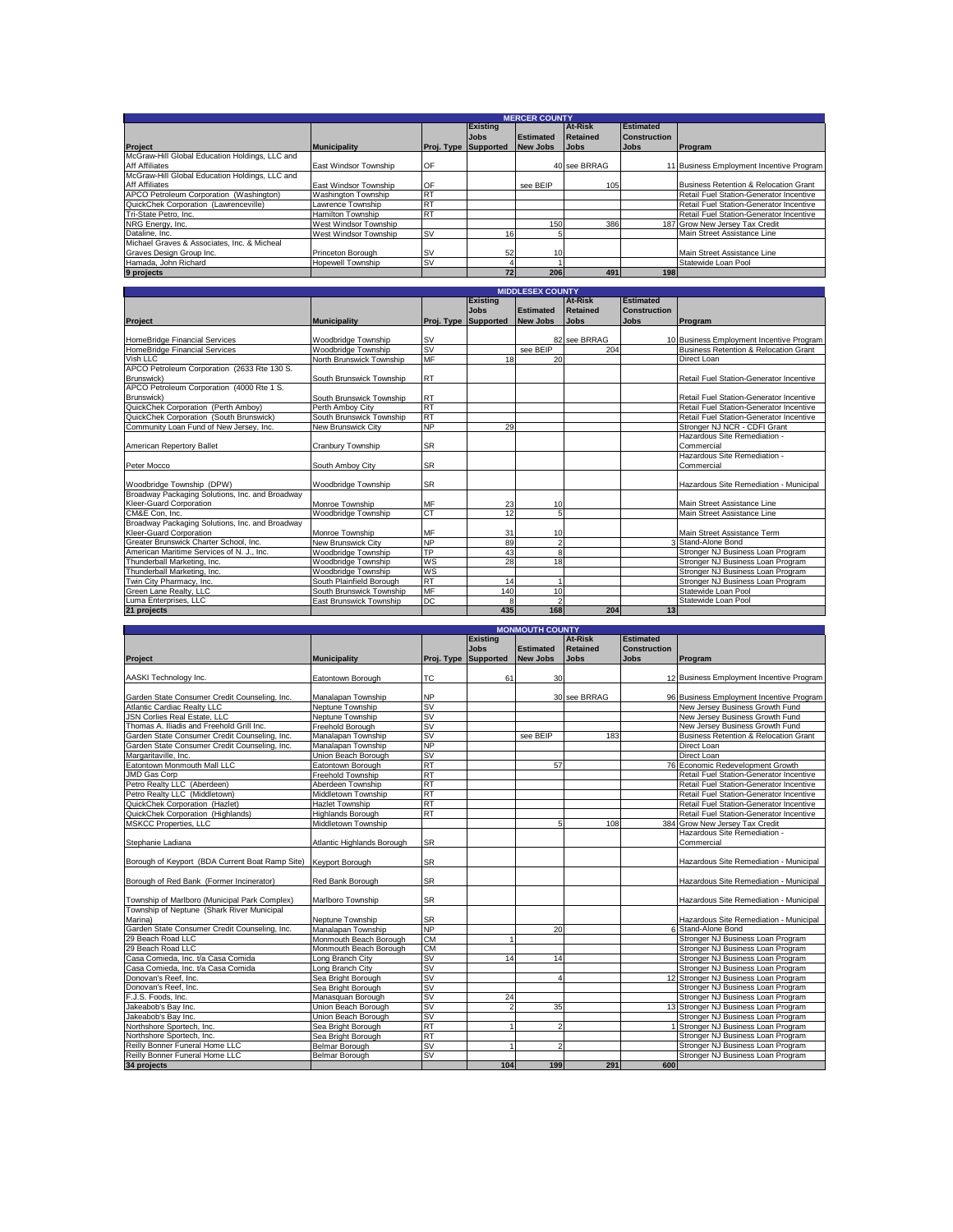|                                                 | <b>MORRIS COUNTY</b>              |                             |                 |                  |                |                     |                                              |  |  |  |
|-------------------------------------------------|-----------------------------------|-----------------------------|-----------------|------------------|----------------|---------------------|----------------------------------------------|--|--|--|
|                                                 |                                   |                             | <b>Existing</b> |                  | <b>At-Risk</b> | Estimated           |                                              |  |  |  |
|                                                 |                                   |                             | <b>Jobs</b>     | <b>Estimated</b> | Retained       | <b>Construction</b> |                                              |  |  |  |
| <b>Project</b>                                  | <b>Municipality</b>               | <b>Proj. Type Supported</b> |                 | <b>New Jobs</b>  | <b>Jobs</b>    | <b>Jobs</b>         | Program                                      |  |  |  |
| Theorem, Inc.                                   | Chatham Township                  | <b>SV</b>                   | 26              |                  |                |                     | 6 Business Employment Incentive Program      |  |  |  |
|                                                 |                                   |                             |                 | 100              |                |                     |                                              |  |  |  |
| Whitney, Danforth & Stark Associates, Inc.      | <b>Chester Borough</b>            | <b>CM</b>                   | 17              | 12 <sub>1</sub>  |                |                     | <b>Business Employment Incentive Program</b> |  |  |  |
| QuickChek Corporation (Hanover)                 | Hanover Township                  | <b>RT</b>                   |                 |                  |                |                     | Retail Fuel Station-Generator Incentive      |  |  |  |
| QuickChek Corporation (Jefferson)               | Jefferson Township                | <b>RT</b>                   |                 |                  |                |                     | Retail Fuel Station-Generator Incentive      |  |  |  |
| Rock Oil Corp.                                  | Parsippany-Troy Hills Township RT |                             |                 |                  |                |                     | Retail Fuel Station-Generator Incentive      |  |  |  |
| United Parcel Service, Inc. and/or Subsidiaries | Parsippany-Troy Hills Township    |                             |                 |                  | 716            |                     | 219 Grow New Jersey Tax Credit               |  |  |  |
| The Order of St. Benedict of New Jersey         | Morristown Town                   | <b>NP</b>                   | 150             |                  |                |                     | 79 Stand-Alone Bond                          |  |  |  |
| F & M Realty, LLC                               | Denville Township                 | TC                          |                 |                  |                |                     | Statewide Loan Pool                          |  |  |  |
| Kenner Court Associates, LLC & 100 Riverdale    |                                   |                             |                 |                  |                |                     |                                              |  |  |  |
| Road, LLC                                       | Riverdale Borough                 | MF                          | 250             | 25               |                |                     | Statewide Loan Pool                          |  |  |  |
| Upper Mountain Properties LLC                   | Rockaway Township                 | <b>SV</b>                   | 10 <sup>1</sup> |                  |                |                     | Statewide Loan Pool                          |  |  |  |
| 10 projects                                     |                                   |                             | 455             | 151              | 716            | 304                 |                                              |  |  |  |

| <b>OCEAN COUNTY</b>                                |                                 |           |                      |                  |                 |                     |                                         |
|----------------------------------------------------|---------------------------------|-----------|----------------------|------------------|-----------------|---------------------|-----------------------------------------|
|                                                    |                                 |           | <b>Existing</b>      |                  | <b>At-Risk</b>  | <b>Estimated</b>    |                                         |
|                                                    |                                 |           | <b>Jobs</b>          | <b>Estimated</b> | <b>Retained</b> | <b>Construction</b> |                                         |
| Project                                            | <b>Municipality</b>             |           | Proj. Type Supported | <b>New Jobs</b>  | <b>Jobs</b>     | <b>Jobs</b>         | Program                                 |
| Pollack Health and Wellness Inc and Steven J. Poll |                                 |           |                      |                  |                 |                     |                                         |
| ack                                                | Beachwood Borough               | <b>SV</b> |                      |                  |                 |                     | New Jersey Business Growth Fund         |
| Big Top Arcade, Inc.                               | Seaside Heights Borough         | <b>SV</b> | 3                    | $\overline{1}$   |                 |                     | Direct Loan                             |
| <b>Tuckers Management LLC</b>                      | Beach Haven Borough             | <b>SV</b> |                      | 100              |                 |                     | 17 Direct Loan                          |
| Gill Petroleum Inc. (Lakewood)                     | Lakewood Township               | <b>RT</b> |                      |                  |                 |                     | Retail Fuel Station-Generator Incentive |
| QuickChek Corporation (Berkelev)                   | <b>Berkeley Township</b>        | RT        |                      |                  |                 |                     | Retail Fuel Station-Generator Incentive |
| QuickChek Corporation (Manchester)                 | Manchester Township             | <b>RT</b> |                      |                  |                 |                     | Retail Fuel Station-Generator Incentive |
| Rt 35 North LLC                                    | Point Pleasant Beach Borough    | <b>RT</b> |                      |                  |                 |                     | Retail Fuel Station-Generator Incentive |
| Berry Fresh Farms, Inc.                            | <b>Brick Township</b>           | <b>RT</b> | $\overline{7}$       | 3                |                 |                     | Main Street Assistance Line             |
| 2MAFS, LLC                                         | <b>Brick Township</b>           | <b>RT</b> |                      |                  |                 |                     | Main Street Assistance Term             |
| Seaside Heights Demo Project (Sandy NCR)           | Seaside Park Borough            | <b>NP</b> |                      |                  |                 |                     | <b>NCR Recreation</b>                   |
| Seaside Park Demo Project (Seaside Park)           | Seaside Park Borough            | <b>NP</b> |                      |                  |                 |                     | 50 NCR Recreation                       |
| The Arc, Ocean County Chapter, Inc.                | Single County - Multi City      | <b>NP</b> | 30                   | 14               |                 |                     | Stand-Alone Bond                        |
| Yeshiva Orchos Chaim, Inc.                         | Lakewood Township               | <b>NP</b> | 78                   | 10               |                 |                     | Stand-Alone Bond                        |
| Yeshivas Ohr Hatorah, Inc.                         | Lakewood Township               | <b>NP</b> | 29                   | 10               |                 |                     | Stand-Alone Bond                        |
| Berkeley Island Marine, Inc.                       | <b>Berkelev Township</b>        | <b>SV</b> | 6                    |                  |                 |                     | Stronger NJ Business Loan Program       |
| Berkeley Island Marine, Inc.                       | <b>Berkeley Township</b>        | <b>SV</b> |                      |                  |                 |                     | Stronger NJ Business Loan Program       |
| Big Top Arcade, Inc.                               | Seaside Heights Borough         | <b>SV</b> |                      |                  |                 |                     | Stronger NJ Business Loan Program       |
| Big Top Arcade, Inc.                               | Seaside Heights Borough         | <b>SV</b> |                      |                  |                 |                     | Stronger NJ Business Loan Program       |
| BLLS 7th & Broadway Corp.                          | Barnegat Light Borough          | <b>RT</b> |                      | 3                |                 |                     | Stronger NJ Business Loan Program       |
| BLLS 7th & Broadway Corp.                          | Barnegat Light Borough          | <b>RT</b> |                      |                  |                 |                     | Stronger NJ Business Loan Program       |
| By-The-Sea Too, Inc.                               | Dover Township                  | <b>SV</b> | 10                   | 15               |                 |                     | Stronger NJ Business Loan Program       |
| By-The-Sea Too, Inc.                               | Dover Township                  | <b>SV</b> |                      |                  |                 |                     | Stronger NJ Business Loan Program       |
| Kohr's Frozen Custard The Original, Inc.           | Seaside Heights Borough         | <b>RT</b> |                      | 10               |                 |                     | Stronger NJ Business Loan Program       |
| Kohr's Frozen Custard The Original, Inc.           | Seaside Heights Borough         | <b>RT</b> |                      |                  |                 |                     | Stronger NJ Business Loan Program       |
| LASV. Inc. t/a Bamboo Bar                          | Seaside Heights Borough         | <b>SV</b> |                      |                  |                 |                     | Stronger NJ Business Loan Program       |
| LASV, Inc. t/a Bamboo Bar                          | Seaside Heights Borough         | <b>SV</b> |                      |                  |                 |                     | Stronger NJ Business Loan Program       |
| Long Key Marina                                    | Ocean Township                  | <b>SV</b> | 3                    |                  |                 |                     | Stronger NJ Business Loan Program       |
| Long Key Marina                                    | Ocean Township                  | <b>SV</b> |                      |                  |                 |                     | Stronger NJ Business Loan Program       |
| Munro's Marina, Inc.                               | Little Egg Harbor Township      | <b>RT</b> | $\Delta$             | $\overline{7}$   |                 |                     | Stronger NJ Business Loan Program       |
| Ohana Enterprises, LLC                             | Dover Township                  | <b>RT</b> |                      |                  |                 |                     | 8 Stronger NJ Business Loan Program     |
| Optijob, Inc.                                      | Bay Head Borough                | TC        | $\overline{7}$       | 20               |                 |                     | Stronger NJ Business Loan Program       |
| Optijob, Inc.                                      | Bay Head Borough                | <b>TC</b> |                      |                  |                 |                     | Stronger NJ Business Loan Program       |
| Purpuri Shoes, Inc.                                | Dover Township                  | <b>RT</b> | $\mathbf{1}$         |                  |                 |                     | Stronger NJ Business Loan Program       |
| Purpuri Shoes, Inc.                                | Dover Township                  | RT        |                      |                  |                 |                     | 2 Stronger NJ Business Loan Program     |
| Saddy Family, LLC                                  | Seaside Heights Borough         | <b>RT</b> | 3                    |                  |                 |                     | Stronger NJ Business Loan Program       |
| Saddy Family, LLC                                  | Seaside Heights Borough         | <b>RT</b> |                      |                  |                 |                     | Stronger NJ Business Loan Program       |
| Seaside Lumber Company, Inc.                       | Seaside Heights Borough         | <b>RT</b> | 3                    |                  |                 |                     | Stronger NJ Business Loan Program       |
| SJV, Inc. t/a Karma Nightclub                      | Seaside Heights Borough         | <b>SV</b> |                      |                  |                 |                     | Stronger NJ Business Loan Program       |
| SJV. Inc. t/a Karma Nightclub                      | Seaside Heights Borough         | <b>SV</b> |                      |                  |                 |                     | Stronger NJ Business Loan Program       |
|                                                    |                                 |           |                      |                  |                 |                     |                                         |
| Susan Wagner Designs Limited Liability Company     | Point Pleasant Beach Borough RT |           |                      |                  |                 |                     | Stronger NJ Business Loan Program       |
|                                                    |                                 |           |                      |                  |                 |                     |                                         |
| Susan Wagner Designs Limited Liability Company     | Point Pleasant Beach Borough RT |           |                      |                  |                 |                     | Stronger NJ Business Loan Program       |
| The Music Man LLC                                  | Lavallette Borough              | <b>CM</b> | 18                   | 8                |                 |                     | Stronger NJ Business Loan Program       |
| Wehrlen Bros, Marina L.L.C.                        | <b>Brick Township</b>           | <b>SV</b> | $\overline{7}$       | 3                |                 |                     | Stronger NJ Business Loan Program       |
| Wehrlen Bros, Marina L.L.C.                        | <b>Brick Township</b>           | <b>SV</b> |                      |                  |                 |                     | Stronger NJ Business Loan Program       |
| 480 Oberlin Avenue, LLC                            | Lakewood Township               | DS        | 98                   | 30               |                 |                     | Statewide Loan Pool                     |
| GMB Holding, LLC                                   | Seaside Heights Borough         | <b>RT</b> | 47                   | 47               |                 |                     | Statewide Loan Pool                     |
| 46 projects                                        |                                 |           | 363                  | 283              |                 | 77                  |                                         |

| <b>PASSAIC COUNTY</b>                      |                       |                             |                 |                |             |                     |                                         |  |  |  |
|--------------------------------------------|-----------------------|-----------------------------|-----------------|----------------|-------------|---------------------|-----------------------------------------|--|--|--|
|                                            |                       |                             | <b>Existing</b> | <b>At-Risk</b> |             | <b>Estimated</b>    |                                         |  |  |  |
|                                            |                       |                             | <b>Jobs</b>     | Estimated      | Retained    | <b>Construction</b> |                                         |  |  |  |
| <b>Project</b>                             | <b>Municipality</b>   | <b>Proj. Type Supported</b> |                 | New Jobs       | <b>Jobs</b> | <b>Jobs</b>         | <b>IProgram</b>                         |  |  |  |
| AMB Enterprises LLC                        | Paterson City         | MF                          | 25              |                |             |                     | Direct Loan                             |  |  |  |
| VNO Wavne Town Center, LLC                 | Wavne Township        | <b>RT</b>                   |                 | 482            |             |                     | 357 Economic Redevelopment Growth       |  |  |  |
| ADPP Enterprises Inc. (Little Falls)       | Little Falls Township | <b>R</b>                    |                 |                |             |                     | Retail Fuel Station-Generator Incentive |  |  |  |
|                                            |                       |                             |                 |                |             |                     | Hazardous Site Remediation -            |  |  |  |
| Cliflake Associates, LLC                   | Clifton City          | <b>SR</b>                   |                 |                |             |                     | Commercial                              |  |  |  |
| Jimmy's Cookies, LLC d/b/a Jimmy's Cookies | Clifton City          | MF                          | 43              | 79             |             |                     | Local Development Financing Fund        |  |  |  |
| 75 Spruce Street Development, Inc.         | Paterson City         | <b>NP</b>                   | 95              |                |             |                     | Stand-Alone Bond                        |  |  |  |
| Jimmy's Cookies, LLC d/b/a Jimmy's Cookies | Clifton City          | MF                          |                 |                |             |                     | Statewide Loan Pool                     |  |  |  |
| 7 projects                                 |                       |                             | 163             | 580            |             | 358                 |                                         |  |  |  |

| <b>SOMERSET COUNTY</b>                   |                       |                             |             |                  |                |                     |                                         |  |  |
|------------------------------------------|-----------------------|-----------------------------|-------------|------------------|----------------|---------------------|-----------------------------------------|--|--|
|                                          |                       |                             | Existing    |                  | <b>At-Risk</b> | <b>IEstimated</b>   |                                         |  |  |
|                                          |                       |                             | <b>Jobs</b> | <b>Estimated</b> | Retained       | <b>Construction</b> |                                         |  |  |
| <b>Project</b>                           | <b>Municipality</b>   | <b>Proj. Type Supported</b> |             | New Jobs         | <b>Jobs</b>    | <b>Jobs</b>         | Program                                 |  |  |
| Belle Mead Mobil Inc.                    | Hillsborough Township | R.                          |             |                  |                |                     | Retail Fuel Station-Generator Incentive |  |  |
| QuickChek Corporation (Hillsborough)     | Hillsborough Township | R <sup>-</sup>              |             |                  |                |                     | Retail Fuel Station-Generator Incentive |  |  |
|                                          |                       |                             |             |                  |                |                     | Hazardous Site Remediation -            |  |  |
| 1941 Holland Brook Properties, LLC       | Branchburg Township   | <b>SR</b>                   |             |                  |                |                     | Commercial                              |  |  |
|                                          |                       |                             |             |                  |                |                     |                                         |  |  |
| Borough of Somerville (Color Technology) | Somerville Borough    | <b>SR</b>                   |             |                  |                |                     | Hazardous Site Remediation - Municipal  |  |  |
|                                          |                       |                             |             |                  |                |                     |                                         |  |  |
| Somerset County                          | Raritan Borough       | <b>SR</b>                   |             |                  |                |                     | Hazardous Site Remediation - Municipal  |  |  |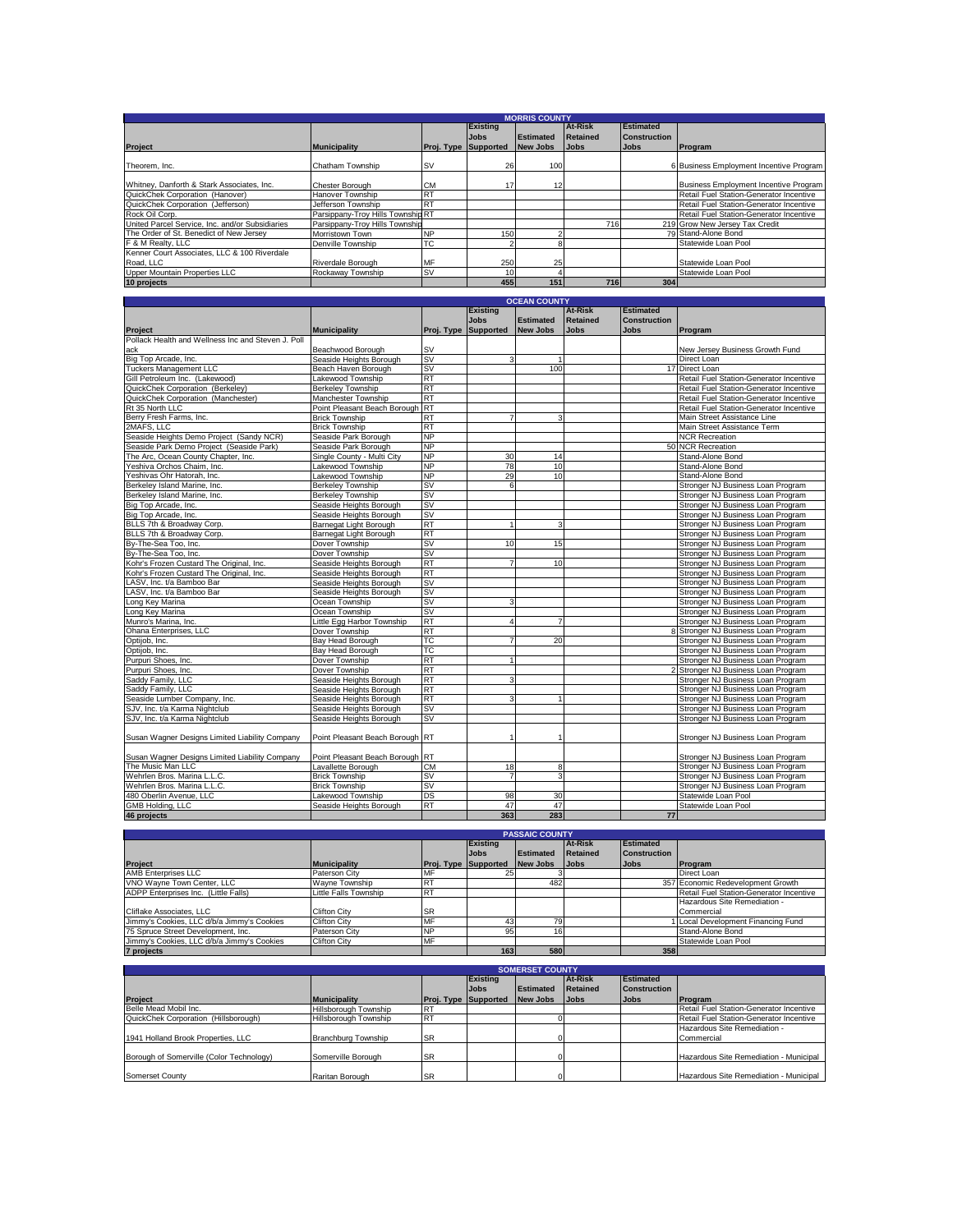|                                                    |                             |            |                  | <b>SOMERSET COUNTY (CONTINUED)</b> |                 |                     |                                            |
|----------------------------------------------------|-----------------------------|------------|------------------|------------------------------------|-----------------|---------------------|--------------------------------------------|
|                                                    |                             |            | <b>Existing</b>  |                                    | At-Risk         | <b>Estimated</b>    |                                            |
|                                                    |                             |            | <b>Jobs</b>      | <b>Estimated</b>                   | <b>Retained</b> | <b>Construction</b> |                                            |
| Project                                            | <b>Municipality</b>         | Proj. Type | <b>Supported</b> | <b>New Jobs</b>                    | <b>Jobs</b>     | <b>Jobs</b>         | Program                                    |
|                                                    |                             |            |                  |                                    |                 |                     |                                            |
| Stesor Enterprises, Inc. d/b/a Soriano's Family Ca | <b>Bridgewater Township</b> | <b>SV</b>  | 6                |                                    |                 |                     | Stronger NJ Business Loan Program          |
| Stesor Enterprises, Inc. d/b/a Soriano's Family Ca | <b>Bridgewater Township</b> | <b>SV</b>  |                  |                                    |                 |                     | Stronger NJ Business Loan Program          |
| 7 projects                                         |                             |            | 6                |                                    |                 |                     |                                            |
|                                                    |                             |            |                  |                                    |                 |                     |                                            |
|                                                    |                             |            |                  | <b>SUSSEX COUNTY</b>               |                 |                     |                                            |
|                                                    |                             |            | <b>Existing</b>  |                                    | At-Risk         | <b>Estimated</b>    |                                            |
|                                                    |                             |            | <b>Jobs</b>      | <b>Estimated</b>                   | <b>Retained</b> | Construction        |                                            |
| <b>Project</b>                                     | <b>Municipality</b>         | Proi. Type | <b>Supported</b> | <b>New Jobs</b>                    | <b>Jobs</b>     | <b>Jobs</b>         | Program                                    |
| ADPP Enterprises Inc. (Montaque)                   | Montaque Township           | <b>RT</b>  |                  |                                    |                 |                     | Retail Fuel Station-Generator Incentive    |
| Petrozino LLC                                      | Montaque Township           | <b>RT</b>  |                  |                                    |                 |                     | Retail Fuel Station-Generator Incentive    |
| QuickChek Corporation (Lafavette)                  | Lafavette Township          | <b>RT</b>  |                  |                                    |                 |                     | Retail Fuel Station-Generator Incentive    |
| QuickChek Corporation (Sparta)                     | Sparta Township             | <b>RT</b>  |                  |                                    |                 |                     | Retail Fuel Station-Generator Incentive    |
| QuickChek Corporation (Wantage)                    | Wantage Township            | <b>RT</b>  |                  |                                    |                 |                     | Retail Fuel Station-Generator Incentive    |
|                                                    |                             |            |                  |                                    |                 |                     | Hazardous Site Remediation -               |
| George Kelly, Jr.                                  | Hopatcong Borough           | <b>SR</b>  |                  |                                    |                 |                     | Commercial                                 |
| 6 projects                                         |                             |            |                  |                                    |                 |                     |                                            |
|                                                    |                             |            |                  |                                    |                 |                     |                                            |
|                                                    |                             |            |                  | <b>UNION COUNTY</b>                |                 |                     |                                            |
|                                                    |                             |            | <b>Existing</b>  |                                    | <b>At-Risk</b>  | <b>Estimated</b>    |                                            |
|                                                    |                             |            | <b>Jobs</b>      | <b>Estimated</b>                   | <b>Retained</b> | Construction        |                                            |
| <b>Project</b>                                     | <b>Municipality</b>         | Proi. Type | <b>Supported</b> | <b>New Jobs</b>                    | <b>Jobs</b>     | <b>Jobs</b>         | Program                                    |
| Scheininger Real Estate LLC                        | Kenilworth Borough          | <b>MF</b>  | 13               |                                    |                 |                     | New Jersey Business Growth Fund            |
| Union County Economic Development Corporation      | <b>Cranford Township</b>    | <b>NP</b>  | 14               | 7                                  |                 |                     | <b>Community Economic Development</b>      |
| Danic V LLC                                        | <b>Elizabeth City</b>       | WS         | 225              | 50                                 |                 |                     | Direct Loan                                |
| QuickChek Corporation (Rahway)                     | Rahway City                 | <b>RT</b>  |                  |                                    |                 |                     | Retail Fuel Station-Generator Incentive    |
| Mastertaste Inc. and Kerry Group plc.              | <b>Clark Township</b>       |            |                  | 200                                |                 |                     | 32 Grow New Jersey Tax Credit              |
| Union County Economic Development Corporation      | <b>Cranford Township</b>    | <b>NP</b>  | 15               |                                    |                 |                     | Stronger NJ NCR - CDFI Grant               |
| MMH II, LLC                                        | <b>Elizabeth City</b>       | <b>SR</b>  |                  |                                    |                 |                     | Hazardous Site Remediation -<br>Commercial |
| Earth Stone & Tile Inc.                            | <b>Elizabeth City</b>       | DS         | 13               | $\overline{2}$                     |                 |                     | Main Street Assistance Line                |
| Faris Corp d/b/a Auto Spa of Westfield             | <b>Westfield Town</b>       | <b>SV</b>  | 10               | $\overline{2}$                     |                 |                     | Statewide Loan Pool                        |
| IK Realty Group, LLC and HS and Sons, Inc.         | Elizabeth City              | <b>RT</b>  | 8                | $\boldsymbol{\Lambda}$             |                 |                     | Statewide Loan Pool                        |
| 10 projects                                        |                             |            | 298              | 266                                |                 | 32                  |                                            |
|                                                    |                             |            |                  |                                    |                 |                     |                                            |

| <b>WARREN COUNTY</b>                 |                       |                             |                 |                  |                |                     |                                         |  |  |  |
|--------------------------------------|-----------------------|-----------------------------|-----------------|------------------|----------------|---------------------|-----------------------------------------|--|--|--|
|                                      |                       |                             | <b>Existing</b> |                  | <b>At-Risk</b> | <b>Estimated</b>    |                                         |  |  |  |
|                                      |                       |                             | <b>Jobs</b>     | <b>Estimated</b> | Retained       | <b>Construction</b> |                                         |  |  |  |
| <b>Project</b>                       | <b>Municipality</b>   | <b>Proj. Type Supported</b> |                 | New Jobs         | <b>Jobs</b>    | <b>Jobs</b>         | <b>Program</b>                          |  |  |  |
| Gill Petroleum Inc. (Washington)     | Washington Township   | IR <sup>7</sup>             |                 |                  |                |                     | Retail Fuel Station-Generator Incentive |  |  |  |
| QuickChek Corporation (Independence) | Independence Township | $R^{\tau}$                  |                 |                  |                |                     | Retail Fuel Station-Generator Incentive |  |  |  |
| QuickChek Corporation (Washington)   | Washington Township   | IR <sup>T</sup>             |                 |                  |                |                     | Retail Fuel Station-Generator Incentive |  |  |  |
| QuickChek Corporation (White)        | White Township        | <b>IRT</b>                  |                 |                  |                |                     | Retail Fuel Station-Generator Incentive |  |  |  |
| 4 projects                           |                       |                             |                 |                  |                |                     |                                         |  |  |  |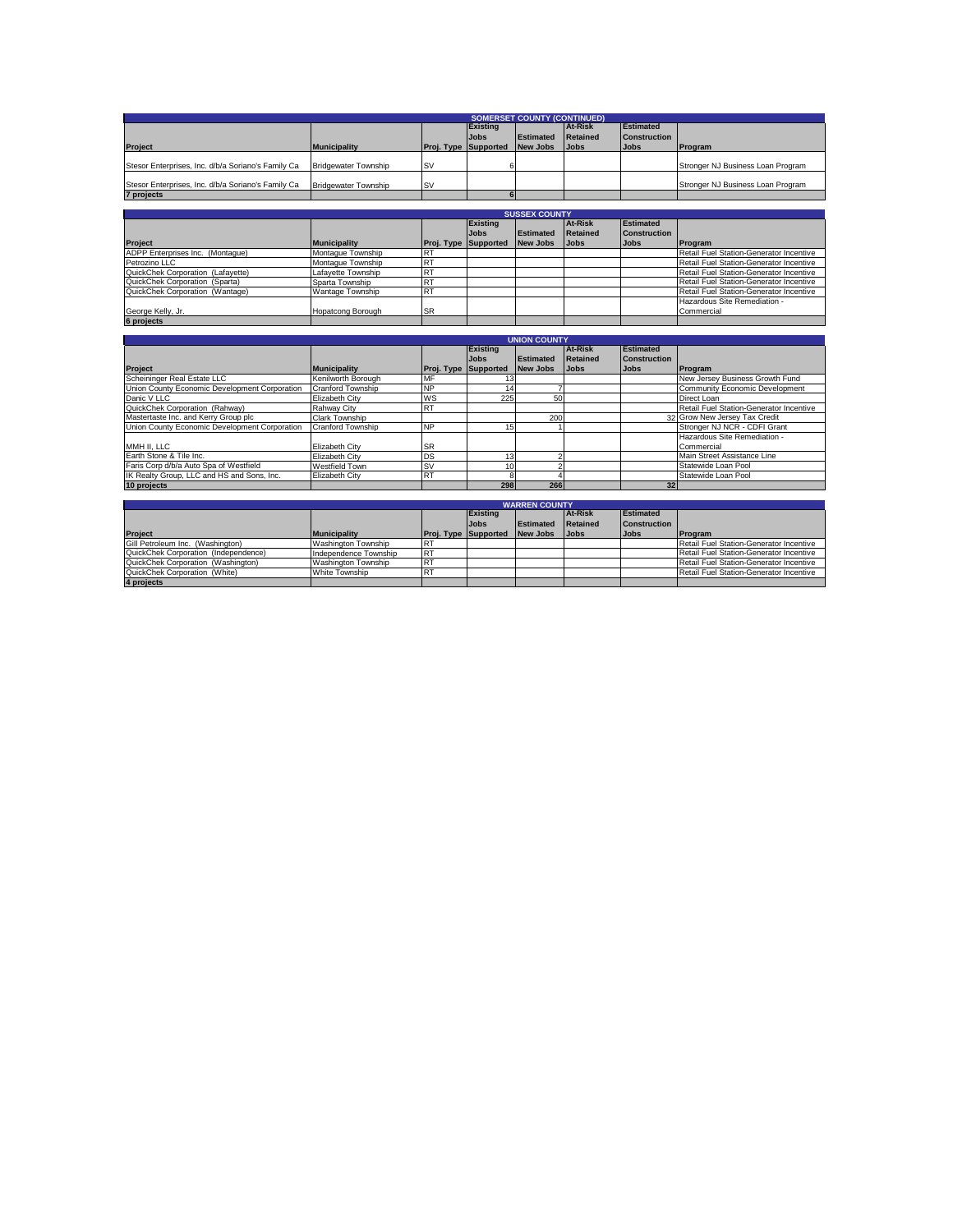## **Technology Business Tax Certificate Transfer Program**

|                                               | 2014 List of Approved Sellers |                                                 |               |  |  |  |  |  |  |
|-----------------------------------------------|-------------------------------|-------------------------------------------------|---------------|--|--|--|--|--|--|
| Company                                       | County                        | Company                                         | County        |  |  |  |  |  |  |
| ADMA Biologics, Inc.                          | Bergen                        | Hemispherx Biopharma, Inc.                      | Middlesex     |  |  |  |  |  |  |
|                                               |                               |                                                 |               |  |  |  |  |  |  |
| Advaxis, Inc.                                 |                               | Middlesex Insmed Incorporated                   | Somerset      |  |  |  |  |  |  |
| Aerie Pharmaceuticals, Inc.                   |                               | Somerset Ivy Sports Medicine, LLC               | Bergen        |  |  |  |  |  |  |
| Agilence, Inc.                                |                               | Burlington Liquid Light, Inc.                   | Middlesex     |  |  |  |  |  |  |
| <b>Alphion Corporation</b>                    | Mercer                        | Matinas Biopharma Holdings, Inc.                | Somerset      |  |  |  |  |  |  |
| Amicus Therapeutics, Inc.                     |                               | Middlesex MDx Medical, Inc., d/b/a Vitals, Inc. | Bergen        |  |  |  |  |  |  |
| Angel Medical Systems, Inc.                   |                               | Monmouth Millenium Biotechnologies              | Essex         |  |  |  |  |  |  |
| BioNeutral Group, Inc.                        | Essex                         | MuseAmi, Inc.                                   | Mercer        |  |  |  |  |  |  |
| BlackLight Power, Inc.                        |                               | Middlesex Myos Corporation                      | <b>Morris</b> |  |  |  |  |  |  |
| Cancer Genetics, Inc.                         | Bergen                        | Ocean Power Technologies, Inc.                  | Mercer        |  |  |  |  |  |  |
| Catheter Robotics, Inc.                       | <b>Morris</b>                 | Oncobiologics, Inc.                             | Middlesex     |  |  |  |  |  |  |
| Celator Pharmaceuticals                       | Mercer                        | Palatin Technologies, Inc.                      | Middlesex     |  |  |  |  |  |  |
| <b>Celldex Research Corporation</b>           | Warren                        | PTC Therapeutics, Inc.                          | Middlesex     |  |  |  |  |  |  |
| Cornerstone Pharmaceuticals, Inc.             |                               | Middlesex Rive Technology, Inc.                 | Middlesex     |  |  |  |  |  |  |
| CytoSorbents, Inc.                            |                               | Middlesex Roka Bioscience, Inc.                 | Somerset      |  |  |  |  |  |  |
| DataMotion, Inc.                              | <b>Morris</b>                 | SightLogix, Inc.                                | Mercer        |  |  |  |  |  |  |
| DvTel, Inc.                                   | Bergen                        | Solidia Technologies, Inc.                      | Somerset      |  |  |  |  |  |  |
| Eagle Pharmaceuticals, Inc.                   | Bergen                        | Soligenix, Inc.                                 | Mercer        |  |  |  |  |  |  |
| Edge Therapeutics, Inc.                       | Union                         | Svelte Medical Systems, Inc.                    | Union         |  |  |  |  |  |  |
| Electromagnetic Technologies Industries, Inc. | <b>Morris</b>                 | SymbolicIO Corporation                          | Middlesex     |  |  |  |  |  |  |
| Emisphere Technologies, Inc.                  | Essex                         | VaxInnate Corporation                           | Middlesex     |  |  |  |  |  |  |
| Flowonix Medical Inc.                         | <b>Morris</b>                 | Voxware, Inc.                                   | Mercer        |  |  |  |  |  |  |
| 44 companies                                  |                               | \$54 million                                    |               |  |  |  |  |  |  |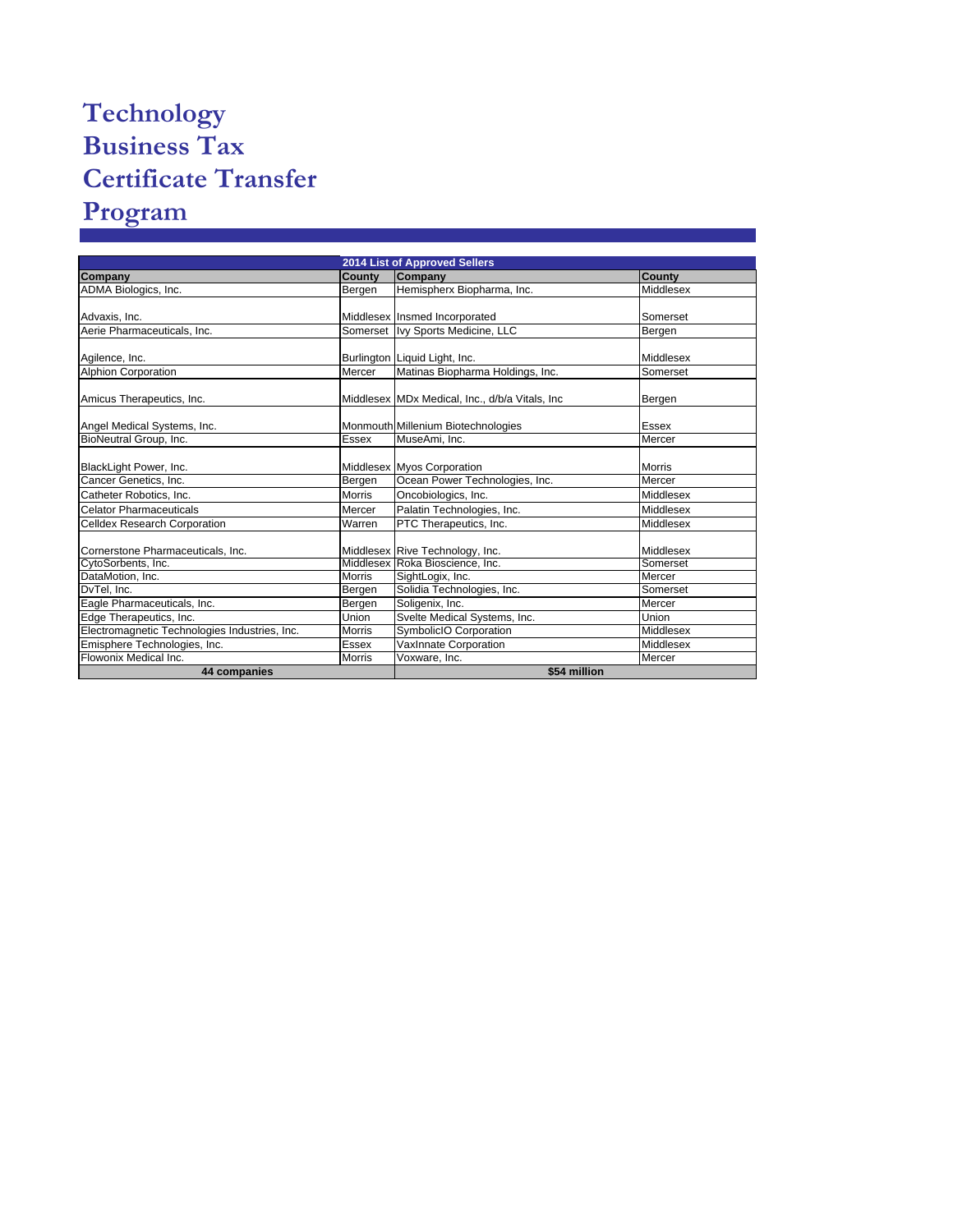## **2014 Angel Investor Tax Credit Program Approvals**

| <b>Agile Therapeutics</b><br>Care Capital Investments III LP<br>\$<br>4,250,046<br>\$<br>425,005<br>\$<br>\$<br>Care Capital Investments III LP<br><b>Agile Therapeutics</b><br>771,820<br>77,182<br>\$<br>\$<br>Hong Kong Oriental Longshine Investment Limited<br>Ascendia Pharmaceuticals<br>999,300<br>99,930<br>\$<br>\$<br>Shanghai Aucta Pharmaceuticals Co., Ltd<br><b>Aucta Pharmaceuticals</b><br>140,000<br>14,000<br>\$<br>\$<br>M & K Bhatt Trust<br>Avlino<br>750,000<br>75,000<br>\$<br>\$<br>M & K Bhatt Trust<br>Avlino<br>750,000<br>75,000<br>\$<br>\$<br>450,000<br>Gary Soultanian<br><b>Bat Blue</b><br>45,000<br>\$<br>\$<br>Lawrence E. Blakeman<br><b>Bat Blue</b><br>200,000<br>20,000<br>\$<br>\$<br>ABH LLC<br>50,000<br>5,000<br>Bergen Medical<br>\$<br>\$<br>Andrew Bittman<br>35,000<br>Bergen Medical<br>3,500<br>\$<br>\$<br>27,000<br>2,700<br>Anthony Bruno<br><b>Bergen Medical</b><br>\$<br>\$<br>50,000<br>David Rainis<br>5,000<br><b>Bergen Medical</b><br>\$<br>\$<br>Debra Burdick<br>100,000<br>10,000<br><b>Bergen Medical</b><br>\$<br>\$<br>88,500<br>8,850<br><b>Eugene Rainis</b><br><b>Bergen Medical</b><br>\$<br>$\zeta$<br>50,000<br>James & Kammi Gunton<br><b>Bergen Medical</b><br>5,000<br>\$<br>\$<br><b>JKR Consulting LLC</b><br><b>Bergen Medical</b><br>27,000<br>2,700<br>\$<br>\$<br>Albert N Marchio II<br>35,015<br><b>Edge Therapeutics</b><br>3,502<br>\$<br>Avi Ofrane<br>\$<br><b>Edge Therapeutics</b><br>12,090<br>1,209<br>\$<br>\$<br><b>Betsy Brach</b><br><b>Edge Therapeutics</b><br>25,000<br>2,500<br>\$<br>\$<br>David R. Victor<br><b>Edge Therapeutics</b><br>100,000<br>10,000<br>\$<br>\$<br>David Schwartz<br><b>Edge Therapeutics</b><br>130,200<br>13,020<br>\$<br>\$<br><b>Delaware Crossing</b><br><b>Edge Therapeutics</b><br>105,000<br>10,500<br>\$<br>\$<br>DJ&J, LLC<br><b>Edge Therapeutics</b><br>250,000<br>25,000<br>\$<br>$\zeta$<br>Donald Fishbein<br><b>Edge Therapeutics</b><br>116,250<br>11,625<br>\$<br>\$<br><b>Edge Therapeutics</b><br>101,137<br>10,114<br>Dyke Rogers<br>\$<br>\$<br>J&M Davis Holdings LLC<br>125,000<br>12,500<br><b>Edge Therapeutics</b><br>\$<br>\$<br>James Kluge<br><b>Edge Therapeutics</b><br>25,000<br>2,500<br>\$<br>\$<br>82,500<br>Jonathan Perelman<br><b>Edge Therapeutics</b><br>8,250<br>\$<br>\$<br>Marketplace Lofts Limited Partnership<br><b>Edge Therapeutics</b><br>390,000<br>39,000<br>\$<br>\$<br>20,000<br>Norma Darshan Brach<br><b>Edge Therapeutics</b><br>2,000 |
|-------------------------------------------------------------------------------------------------------------------------------------------------------------------------------------------------------------------------------------------------------------------------------------------------------------------------------------------------------------------------------------------------------------------------------------------------------------------------------------------------------------------------------------------------------------------------------------------------------------------------------------------------------------------------------------------------------------------------------------------------------------------------------------------------------------------------------------------------------------------------------------------------------------------------------------------------------------------------------------------------------------------------------------------------------------------------------------------------------------------------------------------------------------------------------------------------------------------------------------------------------------------------------------------------------------------------------------------------------------------------------------------------------------------------------------------------------------------------------------------------------------------------------------------------------------------------------------------------------------------------------------------------------------------------------------------------------------------------------------------------------------------------------------------------------------------------------------------------------------------------------------------------------------------------------------------------------------------------------------------------------------------------------------------------------------------------------------------------------------------------------------------------------------------------------------------------------------------------------------------------------------------------------------------------------------------------------------------------------------------------------------------------------------------------------------------------------------------------------------------------------------------------------|
|                                                                                                                                                                                                                                                                                                                                                                                                                                                                                                                                                                                                                                                                                                                                                                                                                                                                                                                                                                                                                                                                                                                                                                                                                                                                                                                                                                                                                                                                                                                                                                                                                                                                                                                                                                                                                                                                                                                                                                                                                                                                                                                                                                                                                                                                                                                                                                                                                                                                                                                               |
|                                                                                                                                                                                                                                                                                                                                                                                                                                                                                                                                                                                                                                                                                                                                                                                                                                                                                                                                                                                                                                                                                                                                                                                                                                                                                                                                                                                                                                                                                                                                                                                                                                                                                                                                                                                                                                                                                                                                                                                                                                                                                                                                                                                                                                                                                                                                                                                                                                                                                                                               |
|                                                                                                                                                                                                                                                                                                                                                                                                                                                                                                                                                                                                                                                                                                                                                                                                                                                                                                                                                                                                                                                                                                                                                                                                                                                                                                                                                                                                                                                                                                                                                                                                                                                                                                                                                                                                                                                                                                                                                                                                                                                                                                                                                                                                                                                                                                                                                                                                                                                                                                                               |
|                                                                                                                                                                                                                                                                                                                                                                                                                                                                                                                                                                                                                                                                                                                                                                                                                                                                                                                                                                                                                                                                                                                                                                                                                                                                                                                                                                                                                                                                                                                                                                                                                                                                                                                                                                                                                                                                                                                                                                                                                                                                                                                                                                                                                                                                                                                                                                                                                                                                                                                               |
|                                                                                                                                                                                                                                                                                                                                                                                                                                                                                                                                                                                                                                                                                                                                                                                                                                                                                                                                                                                                                                                                                                                                                                                                                                                                                                                                                                                                                                                                                                                                                                                                                                                                                                                                                                                                                                                                                                                                                                                                                                                                                                                                                                                                                                                                                                                                                                                                                                                                                                                               |
|                                                                                                                                                                                                                                                                                                                                                                                                                                                                                                                                                                                                                                                                                                                                                                                                                                                                                                                                                                                                                                                                                                                                                                                                                                                                                                                                                                                                                                                                                                                                                                                                                                                                                                                                                                                                                                                                                                                                                                                                                                                                                                                                                                                                                                                                                                                                                                                                                                                                                                                               |
|                                                                                                                                                                                                                                                                                                                                                                                                                                                                                                                                                                                                                                                                                                                                                                                                                                                                                                                                                                                                                                                                                                                                                                                                                                                                                                                                                                                                                                                                                                                                                                                                                                                                                                                                                                                                                                                                                                                                                                                                                                                                                                                                                                                                                                                                                                                                                                                                                                                                                                                               |
|                                                                                                                                                                                                                                                                                                                                                                                                                                                                                                                                                                                                                                                                                                                                                                                                                                                                                                                                                                                                                                                                                                                                                                                                                                                                                                                                                                                                                                                                                                                                                                                                                                                                                                                                                                                                                                                                                                                                                                                                                                                                                                                                                                                                                                                                                                                                                                                                                                                                                                                               |
|                                                                                                                                                                                                                                                                                                                                                                                                                                                                                                                                                                                                                                                                                                                                                                                                                                                                                                                                                                                                                                                                                                                                                                                                                                                                                                                                                                                                                                                                                                                                                                                                                                                                                                                                                                                                                                                                                                                                                                                                                                                                                                                                                                                                                                                                                                                                                                                                                                                                                                                               |
|                                                                                                                                                                                                                                                                                                                                                                                                                                                                                                                                                                                                                                                                                                                                                                                                                                                                                                                                                                                                                                                                                                                                                                                                                                                                                                                                                                                                                                                                                                                                                                                                                                                                                                                                                                                                                                                                                                                                                                                                                                                                                                                                                                                                                                                                                                                                                                                                                                                                                                                               |
|                                                                                                                                                                                                                                                                                                                                                                                                                                                                                                                                                                                                                                                                                                                                                                                                                                                                                                                                                                                                                                                                                                                                                                                                                                                                                                                                                                                                                                                                                                                                                                                                                                                                                                                                                                                                                                                                                                                                                                                                                                                                                                                                                                                                                                                                                                                                                                                                                                                                                                                               |
|                                                                                                                                                                                                                                                                                                                                                                                                                                                                                                                                                                                                                                                                                                                                                                                                                                                                                                                                                                                                                                                                                                                                                                                                                                                                                                                                                                                                                                                                                                                                                                                                                                                                                                                                                                                                                                                                                                                                                                                                                                                                                                                                                                                                                                                                                                                                                                                                                                                                                                                               |
|                                                                                                                                                                                                                                                                                                                                                                                                                                                                                                                                                                                                                                                                                                                                                                                                                                                                                                                                                                                                                                                                                                                                                                                                                                                                                                                                                                                                                                                                                                                                                                                                                                                                                                                                                                                                                                                                                                                                                                                                                                                                                                                                                                                                                                                                                                                                                                                                                                                                                                                               |
|                                                                                                                                                                                                                                                                                                                                                                                                                                                                                                                                                                                                                                                                                                                                                                                                                                                                                                                                                                                                                                                                                                                                                                                                                                                                                                                                                                                                                                                                                                                                                                                                                                                                                                                                                                                                                                                                                                                                                                                                                                                                                                                                                                                                                                                                                                                                                                                                                                                                                                                               |
|                                                                                                                                                                                                                                                                                                                                                                                                                                                                                                                                                                                                                                                                                                                                                                                                                                                                                                                                                                                                                                                                                                                                                                                                                                                                                                                                                                                                                                                                                                                                                                                                                                                                                                                                                                                                                                                                                                                                                                                                                                                                                                                                                                                                                                                                                                                                                                                                                                                                                                                               |
|                                                                                                                                                                                                                                                                                                                                                                                                                                                                                                                                                                                                                                                                                                                                                                                                                                                                                                                                                                                                                                                                                                                                                                                                                                                                                                                                                                                                                                                                                                                                                                                                                                                                                                                                                                                                                                                                                                                                                                                                                                                                                                                                                                                                                                                                                                                                                                                                                                                                                                                               |
|                                                                                                                                                                                                                                                                                                                                                                                                                                                                                                                                                                                                                                                                                                                                                                                                                                                                                                                                                                                                                                                                                                                                                                                                                                                                                                                                                                                                                                                                                                                                                                                                                                                                                                                                                                                                                                                                                                                                                                                                                                                                                                                                                                                                                                                                                                                                                                                                                                                                                                                               |
|                                                                                                                                                                                                                                                                                                                                                                                                                                                                                                                                                                                                                                                                                                                                                                                                                                                                                                                                                                                                                                                                                                                                                                                                                                                                                                                                                                                                                                                                                                                                                                                                                                                                                                                                                                                                                                                                                                                                                                                                                                                                                                                                                                                                                                                                                                                                                                                                                                                                                                                               |
|                                                                                                                                                                                                                                                                                                                                                                                                                                                                                                                                                                                                                                                                                                                                                                                                                                                                                                                                                                                                                                                                                                                                                                                                                                                                                                                                                                                                                                                                                                                                                                                                                                                                                                                                                                                                                                                                                                                                                                                                                                                                                                                                                                                                                                                                                                                                                                                                                                                                                                                               |
|                                                                                                                                                                                                                                                                                                                                                                                                                                                                                                                                                                                                                                                                                                                                                                                                                                                                                                                                                                                                                                                                                                                                                                                                                                                                                                                                                                                                                                                                                                                                                                                                                                                                                                                                                                                                                                                                                                                                                                                                                                                                                                                                                                                                                                                                                                                                                                                                                                                                                                                               |
|                                                                                                                                                                                                                                                                                                                                                                                                                                                                                                                                                                                                                                                                                                                                                                                                                                                                                                                                                                                                                                                                                                                                                                                                                                                                                                                                                                                                                                                                                                                                                                                                                                                                                                                                                                                                                                                                                                                                                                                                                                                                                                                                                                                                                                                                                                                                                                                                                                                                                                                               |
|                                                                                                                                                                                                                                                                                                                                                                                                                                                                                                                                                                                                                                                                                                                                                                                                                                                                                                                                                                                                                                                                                                                                                                                                                                                                                                                                                                                                                                                                                                                                                                                                                                                                                                                                                                                                                                                                                                                                                                                                                                                                                                                                                                                                                                                                                                                                                                                                                                                                                                                               |
|                                                                                                                                                                                                                                                                                                                                                                                                                                                                                                                                                                                                                                                                                                                                                                                                                                                                                                                                                                                                                                                                                                                                                                                                                                                                                                                                                                                                                                                                                                                                                                                                                                                                                                                                                                                                                                                                                                                                                                                                                                                                                                                                                                                                                                                                                                                                                                                                                                                                                                                               |
|                                                                                                                                                                                                                                                                                                                                                                                                                                                                                                                                                                                                                                                                                                                                                                                                                                                                                                                                                                                                                                                                                                                                                                                                                                                                                                                                                                                                                                                                                                                                                                                                                                                                                                                                                                                                                                                                                                                                                                                                                                                                                                                                                                                                                                                                                                                                                                                                                                                                                                                               |
|                                                                                                                                                                                                                                                                                                                                                                                                                                                                                                                                                                                                                                                                                                                                                                                                                                                                                                                                                                                                                                                                                                                                                                                                                                                                                                                                                                                                                                                                                                                                                                                                                                                                                                                                                                                                                                                                                                                                                                                                                                                                                                                                                                                                                                                                                                                                                                                                                                                                                                                               |
|                                                                                                                                                                                                                                                                                                                                                                                                                                                                                                                                                                                                                                                                                                                                                                                                                                                                                                                                                                                                                                                                                                                                                                                                                                                                                                                                                                                                                                                                                                                                                                                                                                                                                                                                                                                                                                                                                                                                                                                                                                                                                                                                                                                                                                                                                                                                                                                                                                                                                                                               |
|                                                                                                                                                                                                                                                                                                                                                                                                                                                                                                                                                                                                                                                                                                                                                                                                                                                                                                                                                                                                                                                                                                                                                                                                                                                                                                                                                                                                                                                                                                                                                                                                                                                                                                                                                                                                                                                                                                                                                                                                                                                                                                                                                                                                                                                                                                                                                                                                                                                                                                                               |
|                                                                                                                                                                                                                                                                                                                                                                                                                                                                                                                                                                                                                                                                                                                                                                                                                                                                                                                                                                                                                                                                                                                                                                                                                                                                                                                                                                                                                                                                                                                                                                                                                                                                                                                                                                                                                                                                                                                                                                                                                                                                                                                                                                                                                                                                                                                                                                                                                                                                                                                               |
|                                                                                                                                                                                                                                                                                                                                                                                                                                                                                                                                                                                                                                                                                                                                                                                                                                                                                                                                                                                                                                                                                                                                                                                                                                                                                                                                                                                                                                                                                                                                                                                                                                                                                                                                                                                                                                                                                                                                                                                                                                                                                                                                                                                                                                                                                                                                                                                                                                                                                                                               |
|                                                                                                                                                                                                                                                                                                                                                                                                                                                                                                                                                                                                                                                                                                                                                                                                                                                                                                                                                                                                                                                                                                                                                                                                                                                                                                                                                                                                                                                                                                                                                                                                                                                                                                                                                                                                                                                                                                                                                                                                                                                                                                                                                                                                                                                                                                                                                                                                                                                                                                                               |
| \$<br>\$<br>Oakwood Capital, LLC<br><b>Edge Therapeutics</b><br>1,000,000<br>100,000                                                                                                                                                                                                                                                                                                                                                                                                                                                                                                                                                                                                                                                                                                                                                                                                                                                                                                                                                                                                                                                                                                                                                                                                                                                                                                                                                                                                                                                                                                                                                                                                                                                                                                                                                                                                                                                                                                                                                                                                                                                                                                                                                                                                                                                                                                                                                                                                                                          |
| \$<br>\$<br>Richard Jackson<br><b>Edge Therapeutics</b><br>100,000<br>10,000                                                                                                                                                                                                                                                                                                                                                                                                                                                                                                                                                                                                                                                                                                                                                                                                                                                                                                                                                                                                                                                                                                                                                                                                                                                                                                                                                                                                                                                                                                                                                                                                                                                                                                                                                                                                                                                                                                                                                                                                                                                                                                                                                                                                                                                                                                                                                                                                                                                  |
| \$<br>\$<br><b>Edge Therapeutics</b><br><b>Richard Martin Reiter</b><br>25,003<br>2,500                                                                                                                                                                                                                                                                                                                                                                                                                                                                                                                                                                                                                                                                                                                                                                                                                                                                                                                                                                                                                                                                                                                                                                                                                                                                                                                                                                                                                                                                                                                                                                                                                                                                                                                                                                                                                                                                                                                                                                                                                                                                                                                                                                                                                                                                                                                                                                                                                                       |
| \$<br>\$<br>Robert & Marjie Kargman<br><b>Edge Therapeutics</b><br>465,000<br>46,500                                                                                                                                                                                                                                                                                                                                                                                                                                                                                                                                                                                                                                                                                                                                                                                                                                                                                                                                                                                                                                                                                                                                                                                                                                                                                                                                                                                                                                                                                                                                                                                                                                                                                                                                                                                                                                                                                                                                                                                                                                                                                                                                                                                                                                                                                                                                                                                                                                          |
| \$<br>\$<br>Robert & Elizabeth Pozen<br><b>Edge Therapeutics</b><br>500,000<br>50,000                                                                                                                                                                                                                                                                                                                                                                                                                                                                                                                                                                                                                                                                                                                                                                                                                                                                                                                                                                                                                                                                                                                                                                                                                                                                                                                                                                                                                                                                                                                                                                                                                                                                                                                                                                                                                                                                                                                                                                                                                                                                                                                                                                                                                                                                                                                                                                                                                                         |
| \$<br>\$<br><b>Edge Therapeutics</b><br>50,010<br>5,001<br><b>Scott Fergang</b>                                                                                                                                                                                                                                                                                                                                                                                                                                                                                                                                                                                                                                                                                                                                                                                                                                                                                                                                                                                                                                                                                                                                                                                                                                                                                                                                                                                                                                                                                                                                                                                                                                                                                                                                                                                                                                                                                                                                                                                                                                                                                                                                                                                                                                                                                                                                                                                                                                               |
| \$<br>\$<br>Sol Barer<br><b>Edge Therapeutics</b><br>100,000<br>10,000                                                                                                                                                                                                                                                                                                                                                                                                                                                                                                                                                                                                                                                                                                                                                                                                                                                                                                                                                                                                                                                                                                                                                                                                                                                                                                                                                                                                                                                                                                                                                                                                                                                                                                                                                                                                                                                                                                                                                                                                                                                                                                                                                                                                                                                                                                                                                                                                                                                        |
| Sol Barer<br>Edge Therapeutics<br>Ş<br>$150,000$   \$<br>15,000                                                                                                                                                                                                                                                                                                                                                                                                                                                                                                                                                                                                                                                                                                                                                                                                                                                                                                                                                                                                                                                                                                                                                                                                                                                                                                                                                                                                                                                                                                                                                                                                                                                                                                                                                                                                                                                                                                                                                                                                                                                                                                                                                                                                                                                                                                                                                                                                                                                               |
| \$<br>$\ddot{\mathsf{S}}$<br><b>Edge Therapeutics</b><br>125,000<br>Tara Brach<br>12,500                                                                                                                                                                                                                                                                                                                                                                                                                                                                                                                                                                                                                                                                                                                                                                                                                                                                                                                                                                                                                                                                                                                                                                                                                                                                                                                                                                                                                                                                                                                                                                                                                                                                                                                                                                                                                                                                                                                                                                                                                                                                                                                                                                                                                                                                                                                                                                                                                                      |
| \$<br>$\zeta$<br><b>Edge Therapeutics</b><br>The Jonathan G. Davis Trust<br>125,000<br>12,500                                                                                                                                                                                                                                                                                                                                                                                                                                                                                                                                                                                                                                                                                                                                                                                                                                                                                                                                                                                                                                                                                                                                                                                                                                                                                                                                                                                                                                                                                                                                                                                                                                                                                                                                                                                                                                                                                                                                                                                                                                                                                                                                                                                                                                                                                                                                                                                                                                 |
| \$<br>$\zeta$<br><b>Edge Therapeutics</b><br>400,000<br>40,000<br>Vivari, LTD                                                                                                                                                                                                                                                                                                                                                                                                                                                                                                                                                                                                                                                                                                                                                                                                                                                                                                                                                                                                                                                                                                                                                                                                                                                                                                                                                                                                                                                                                                                                                                                                                                                                                                                                                                                                                                                                                                                                                                                                                                                                                                                                                                                                                                                                                                                                                                                                                                                 |
| \$<br>$\zeta$<br><b>Edge Therapeutics</b><br>30,225<br>3,023<br><b>Walter R Mitchell</b>                                                                                                                                                                                                                                                                                                                                                                                                                                                                                                                                                                                                                                                                                                                                                                                                                                                                                                                                                                                                                                                                                                                                                                                                                                                                                                                                                                                                                                                                                                                                                                                                                                                                                                                                                                                                                                                                                                                                                                                                                                                                                                                                                                                                                                                                                                                                                                                                                                      |
| \$<br>\$<br><b>Widelitz Family Trust</b><br><b>Edge Therapeutics</b><br>50,000<br>5,000                                                                                                                                                                                                                                                                                                                                                                                                                                                                                                                                                                                                                                                                                                                                                                                                                                                                                                                                                                                                                                                                                                                                                                                                                                                                                                                                                                                                                                                                                                                                                                                                                                                                                                                                                                                                                                                                                                                                                                                                                                                                                                                                                                                                                                                                                                                                                                                                                                       |
| \$<br>\$<br>Conure ElectroCore, LLC<br>electroCore<br>1,330,000<br>133,000                                                                                                                                                                                                                                                                                                                                                                                                                                                                                                                                                                                                                                                                                                                                                                                                                                                                                                                                                                                                                                                                                                                                                                                                                                                                                                                                                                                                                                                                                                                                                                                                                                                                                                                                                                                                                                                                                                                                                                                                                                                                                                                                                                                                                                                                                                                                                                                                                                                    |
| \$<br>\$<br>Conure ElectroCore, LLC<br>4,000,000<br>electroCore<br>400,000                                                                                                                                                                                                                                                                                                                                                                                                                                                                                                                                                                                                                                                                                                                                                                                                                                                                                                                                                                                                                                                                                                                                                                                                                                                                                                                                                                                                                                                                                                                                                                                                                                                                                                                                                                                                                                                                                                                                                                                                                                                                                                                                                                                                                                                                                                                                                                                                                                                    |
| \$<br>$\zeta$<br>Core Ventures II LLC<br>500,000<br>electroCore<br>50,000                                                                                                                                                                                                                                                                                                                                                                                                                                                                                                                                                                                                                                                                                                                                                                                                                                                                                                                                                                                                                                                                                                                                                                                                                                                                                                                                                                                                                                                                                                                                                                                                                                                                                                                                                                                                                                                                                                                                                                                                                                                                                                                                                                                                                                                                                                                                                                                                                                                     |
| \$<br>$\zeta$<br>5,000,000<br>Core Ventures II LLC<br>500,000<br>electroCore                                                                                                                                                                                                                                                                                                                                                                                                                                                                                                                                                                                                                                                                                                                                                                                                                                                                                                                                                                                                                                                                                                                                                                                                                                                                                                                                                                                                                                                                                                                                                                                                                                                                                                                                                                                                                                                                                                                                                                                                                                                                                                                                                                                                                                                                                                                                                                                                                                                  |
| \$<br>$\zeta$<br>Plutus Investments<br>250,000<br>25,000<br>electroCore                                                                                                                                                                                                                                                                                                                                                                                                                                                                                                                                                                                                                                                                                                                                                                                                                                                                                                                                                                                                                                                                                                                                                                                                                                                                                                                                                                                                                                                                                                                                                                                                                                                                                                                                                                                                                                                                                                                                                                                                                                                                                                                                                                                                                                                                                                                                                                                                                                                       |
| \$<br>$\zeta$<br><b>Barry Krosser</b><br>Endomedix<br>100,000<br>10,000                                                                                                                                                                                                                                                                                                                                                                                                                                                                                                                                                                                                                                                                                                                                                                                                                                                                                                                                                                                                                                                                                                                                                                                                                                                                                                                                                                                                                                                                                                                                                                                                                                                                                                                                                                                                                                                                                                                                                                                                                                                                                                                                                                                                                                                                                                                                                                                                                                                       |
| \$<br>\$<br>Paul Heltzer<br>Endomedix<br>100,000<br>10,000                                                                                                                                                                                                                                                                                                                                                                                                                                                                                                                                                                                                                                                                                                                                                                                                                                                                                                                                                                                                                                                                                                                                                                                                                                                                                                                                                                                                                                                                                                                                                                                                                                                                                                                                                                                                                                                                                                                                                                                                                                                                                                                                                                                                                                                                                                                                                                                                                                                                    |
| \$<br>\$<br>Weiliam Chen<br>Endomedix<br>50,000<br>5,000                                                                                                                                                                                                                                                                                                                                                                                                                                                                                                                                                                                                                                                                                                                                                                                                                                                                                                                                                                                                                                                                                                                                                                                                                                                                                                                                                                                                                                                                                                                                                                                                                                                                                                                                                                                                                                                                                                                                                                                                                                                                                                                                                                                                                                                                                                                                                                                                                                                                      |
| \$<br>\$<br><b>Bruce Langone</b><br>Eos Energy Storage<br>50,000<br>5,000                                                                                                                                                                                                                                                                                                                                                                                                                                                                                                                                                                                                                                                                                                                                                                                                                                                                                                                                                                                                                                                                                                                                                                                                                                                                                                                                                                                                                                                                                                                                                                                                                                                                                                                                                                                                                                                                                                                                                                                                                                                                                                                                                                                                                                                                                                                                                                                                                                                     |
| \$<br>$\zeta$<br>150,000<br><b>Bruce Langone</b><br>Eos Energy Storage<br>15,000                                                                                                                                                                                                                                                                                                                                                                                                                                                                                                                                                                                                                                                                                                                                                                                                                                                                                                                                                                                                                                                                                                                                                                                                                                                                                                                                                                                                                                                                                                                                                                                                                                                                                                                                                                                                                                                                                                                                                                                                                                                                                                                                                                                                                                                                                                                                                                                                                                              |
| \$<br>$\zeta$<br>David M. Cohen<br>Eos Energy Storage<br>150,000<br>15,000                                                                                                                                                                                                                                                                                                                                                                                                                                                                                                                                                                                                                                                                                                                                                                                                                                                                                                                                                                                                                                                                                                                                                                                                                                                                                                                                                                                                                                                                                                                                                                                                                                                                                                                                                                                                                                                                                                                                                                                                                                                                                                                                                                                                                                                                                                                                                                                                                                                    |
| \$<br>300,000 \$<br>David M. Cohen<br>Eos Energy Storage<br>30,000                                                                                                                                                                                                                                                                                                                                                                                                                                                                                                                                                                                                                                                                                                                                                                                                                                                                                                                                                                                                                                                                                                                                                                                                                                                                                                                                                                                                                                                                                                                                                                                                                                                                                                                                                                                                                                                                                                                                                                                                                                                                                                                                                                                                                                                                                                                                                                                                                                                            |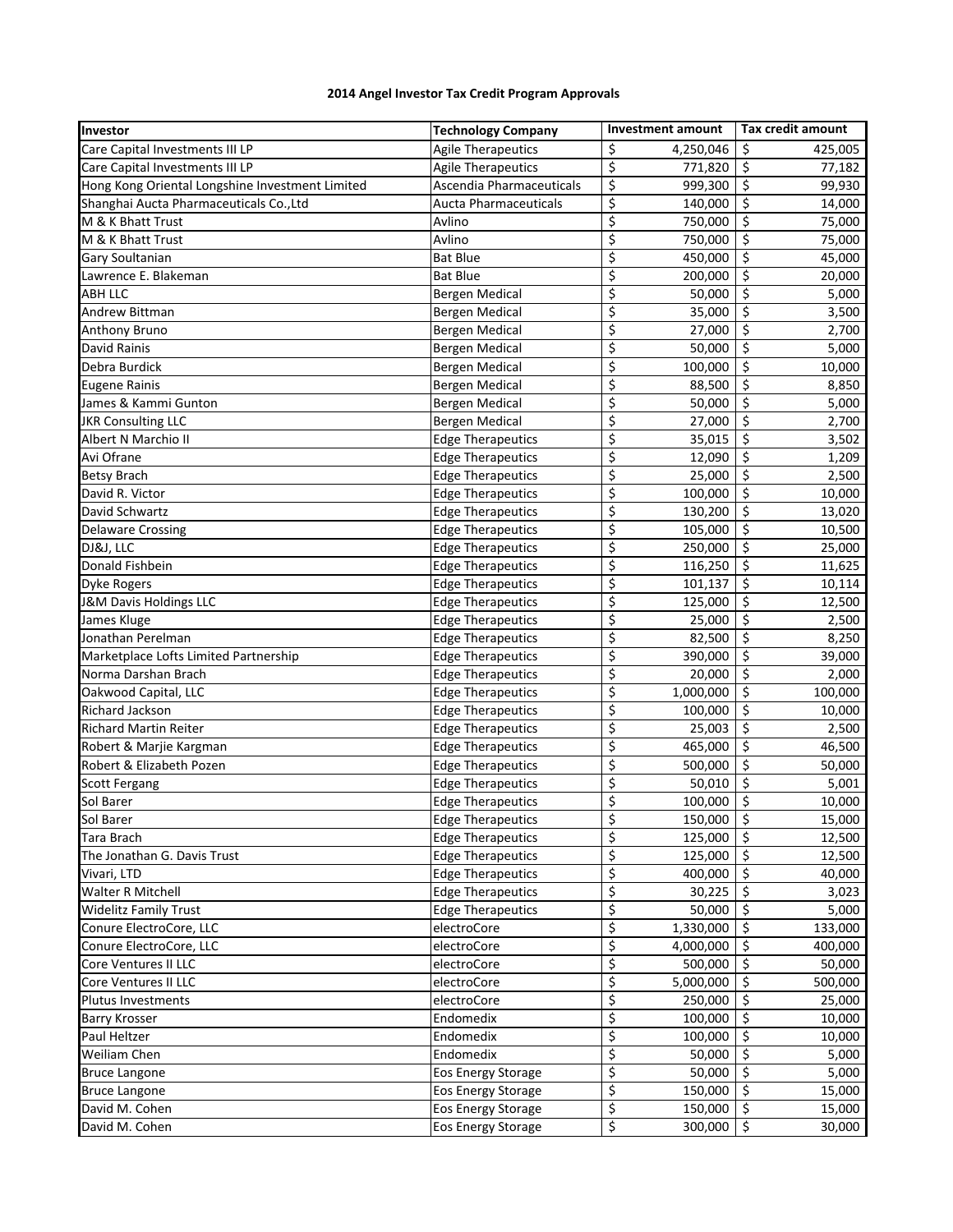| David M. Schiff                     | Eos Energy Storage  | \$<br>225,000   | $\zeta$<br>22,500 |
|-------------------------------------|---------------------|-----------------|-------------------|
| <b>Fisher EOS LLC</b>               | Eos Energy Storage  | \$<br>250,000   | \$<br>25,000      |
| Fisher EOS LLC                      | Eos Energy Storage  | \$<br>275,000   | \$<br>27,500      |
| <b>Fisher EOS LLC</b>               | Eos Energy Storage  | \$<br>1,000,000 | \$<br>100,000     |
| Glenn Oztemel                       | Eos Energy Storage  | \$<br>350,000   | \$<br>35,000      |
| Hisham Al Razziqi                   | Eos Energy Storage  | \$<br>350,000   | \$<br>35,000      |
| Ironwood LLC                        | Eos Energy Storage  | \$<br>1,500,000 | \$<br>150,000     |
| Joshua Fink                         | Eos Energy Storage  | \$<br>50,000    | \$<br>5,000       |
| Kenneth Langone                     | Eos Energy Storage  | \$<br>450,000   | \$<br>45,000      |
| Kenneth Langone                     | Eos Energy Storage  | \$<br>150,000   | Ś.<br>15,000      |
| Projector Holding LLC               | Eos Energy Storage  | \$<br>150,000   | \$<br>15,000      |
| Projector Holding LLC               | Eos Energy Storage  | \$<br>300,000   | \$<br>30,000      |
| Sarathi Roy                         | Eos Energy Storage  | \$<br>125,000   | \$<br>12,500      |
| Sarathi Roy                         | Eos Energy Storage  | \$<br>150,000   | \$<br>15,000      |
| Sigmund Heller                      | Eos Energy Storage  | \$<br>250,000   | \$<br>25,000      |
| Timothy G. LaLonde                  | Eos Energy Storage  | \$<br>150,000   | \$<br>15,000      |
| Timothy G. LaLonde                  | Eos Energy Storage  | \$<br>175,000   | \$<br>17,500      |
| Timothy G. LaLonde                  | Eos Energy Storage  | \$<br>125,000   | \$<br>12,500      |
| Zissis Family Trust                 | Eos Energy Storage  | \$<br>250,000   | \$<br>25,000      |
| David Quackenbush                   | Innovaci            | \$<br>150,000   | \$<br>15,000      |
| Eric Gordon                         | Innovaci            | \$<br>50,000    | \$<br>5,000       |
| J Henry Scott                       | Innovaci            | \$<br>350,000   | \$<br>35,000      |
| <b>KEC Holdings LLC</b>             | Innovaci            | \$<br>250,000   | \$<br>25,000      |
| Margate Partners I                  | Innovaci            | \$<br>50,000    | \$<br>5,000       |
| Michael Gordon                      | Innovaci            | \$<br>325,000   | \$<br>32,500      |
| Michael Gordon                      | Innovaci            | \$<br>100,000   | \$<br>10,000      |
| Michael Gordon                      | Innovaci            | \$<br>100,000   | \$<br>10,000      |
| Neil Desena                         | Innovaci            | \$<br>150,000   | \$<br>15,000      |
| <b>River Capital Associates LLC</b> | Innovaci            | \$<br>250,000   | \$<br>25,000      |
| Alvin B. Krongaed                   | Kiswe Mobile        | \$<br>300,000   | \$<br>30,000      |
| <b>Arthur J Marks</b>               | Kiswe Mobile        | \$<br>75,000    | \$<br>7,500       |
| <b>Arthur J Marks</b>               | Kiswe Mobile        | \$<br>30,000    | \$<br>3,000       |
| Barton & Terry Shigemura Trust      | Kiswe Mobile        | \$<br>25,000    | \$<br>2,500       |
| Brauchli Media Enterprises          | Kiswe Mobile        | \$<br>150,000   | \$<br>15,000      |
| Chitra Netravali                    | Kiswe Mobile        | \$<br>100,000   | $\zeta$<br>10,000 |
| Chitra Netravali                    | <b>Kiswe Mobile</b> | \$<br>100,002   | \$<br>10,000      |
| <b>ChritineNicole LLC</b>           | <b>Kiswe Mobile</b> | \$<br>480,000   | \$<br>48,000      |
| Daniel C Stanzione IRREV Trust      | Kiswe Mobile        | \$<br>75,000    | \$<br>7,500       |
| David C Harris                      | Kiswe Mobile        | \$<br>30,000    | \$<br>3,000       |
| Harry J. D'Andrea Irrevocable Trust | Kiswe Mobile        | \$<br>75,000    | \$<br>7,500       |
| Harry J. D'Andrea Irrevocable Trust | Kiswe Mobile        | \$<br>30,000    | \$<br>3,000       |
| James Lynn                          | Kiswe Mobile        | \$<br>100,000   | \$<br>10,000      |
| James Lynn                          | Kiswe Mobile        | \$<br>25,000    | \$<br>2,500       |
| Jeong H. Kim                        | <b>Kiswe Mobile</b> | \$<br>720,000   | $\zeta$<br>72,000 |
| Jeong H. Kim                        | Kiswe Mobile        | \$<br>300,000   | \$<br>30,000      |
| Jeong H. Kim                        | Kiswe Mobile        | \$<br>400,002   | \$<br>40,000      |
| Raul Fernandez                      | Kiswe Mobile        | \$<br>200,000   | \$<br>20,000      |
| Raul Fernandez                      | Kiswe Mobile        | \$<br>100,000   | \$<br>10,000      |
| Roger Mody                          | Kiswe Mobile        | \$<br>300,000   | \$<br>30,000      |
| Salamander Farms LLC                | Kiswe Mobile        | \$<br>300,000   | \$<br>30,000      |
| Samuel A. Nunn                      | Kiswe Mobile        | \$<br>49,998    | \$<br>5,000       |
| Sara E. Harris                      | Kiswe Mobile        | \$<br>25,000    | \$<br>2,500       |
| Sara E. Harris                      | Kiswe Mobile        | \$<br>30,000    | \$<br>3,000       |
| <b>Terence Seese</b>                | Kiswe Mobile        | \$<br>120,000   | \$<br>12,000      |
| Theodore J. Leonsis                 | Kiswe Mobile        | \$<br>100,002   | \$<br>10,000      |
| Theodore J. Leonsis                 | Kiswe Mobile        | \$<br>200,000   | \$<br>20,000      |
| Two Trey, LLC                       | Kiswe Mobile        | \$<br>300,000   | \$<br>30,000      |
| Two Trey, LLC                       | Kiswe Mobile        | \$<br>300,000   | $\zeta$<br>30,000 |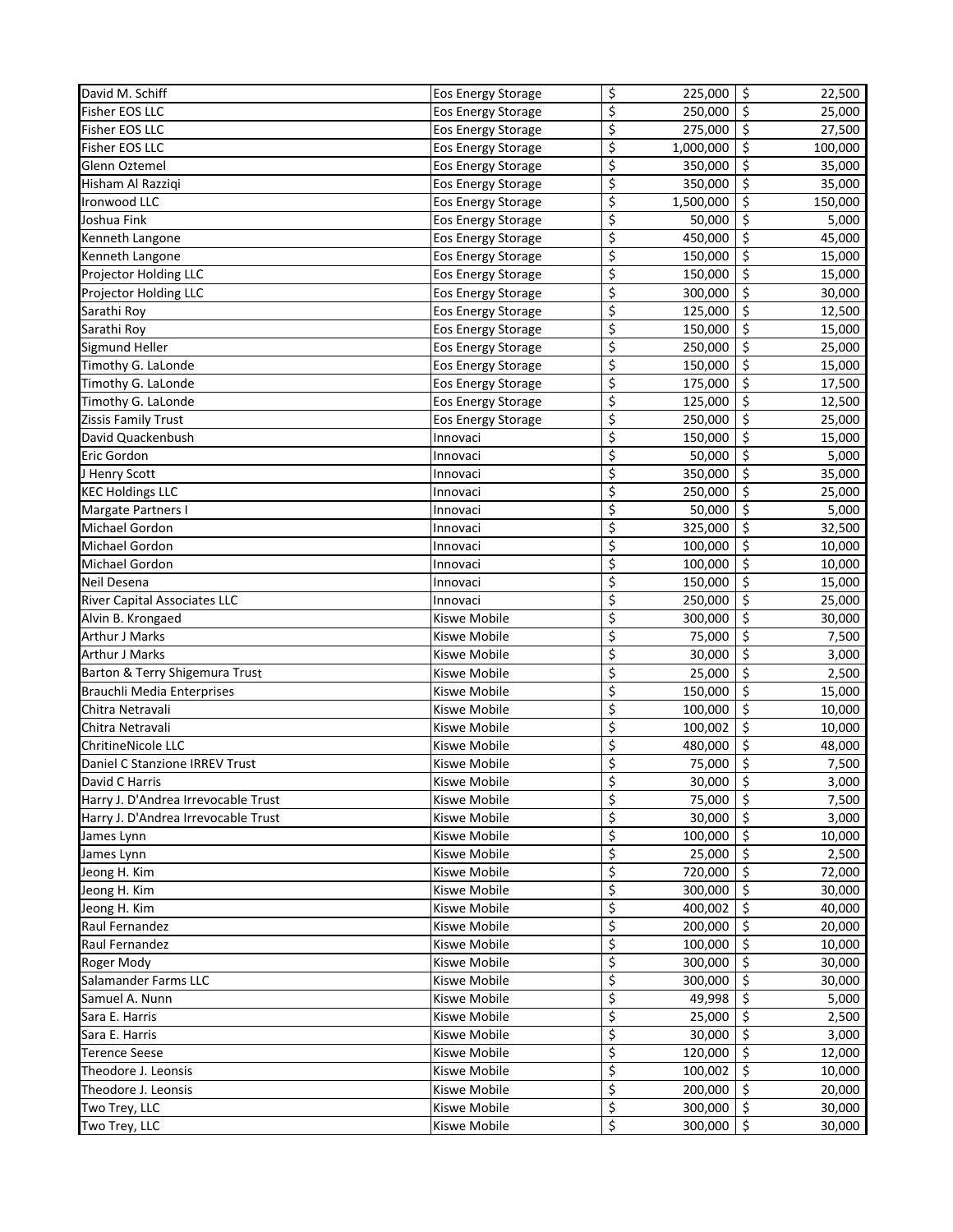| Wentworth Capital Investments, LLC. | <b>Kiswe Mobile</b>           | \$<br>200,001   | \$ | 20,000  |
|-------------------------------------|-------------------------------|-----------------|----|---------|
| Wim Sweldens                        | <b>Kiswe Mobile</b>           | \$<br>150,000   | \$ | 15,000  |
| Wim Sweldens                        | Kiswe Mobile                  | \$<br>50,000    | \$ | 5,000   |
| Yung-Lung Ho                        | Kiswe Mobile                  | \$<br>100,000   | \$ | 10,000  |
| <b>Gitaben Patel</b>                | Midawi Holdings               | \$<br>60,266    | \$ | 6,026   |
| John Benis                          | Midawi Holdings               | \$<br>475,000   | \$ | 47,500  |
| John DeWees                         | Midawi Holdings               | \$<br>100,000   | \$ | 10,000  |
| John DeWees                         | Midawi Holdings               | \$<br>150,000   | \$ | 15,000  |
| Kenneth Damato                      | Midawi Holdings               | \$<br>21,390    | \$ | 2,139   |
| <b>Morton Collins</b>               | Midawi Holdings               | \$<br>250,000   | Ś  | 25,000  |
| <b>Morton Collins</b>               | Midawi Holdings               | \$<br>250,000   | \$ | 25,000  |
| Sarah Whitney                       | Midawi Holdings               | \$<br>10,000    | \$ | 1,000   |
| <b>Theodore Marcus</b>              | Midawi Holdings               | \$<br>150,000   | \$ | 15,000  |
| Nelson Ferreira                     | Noveda Technologies           | \$<br>400,000   | \$ | 40,000  |
| Nelson Ferreira                     | Noveda Technologies           | \$<br>1,594,296 | \$ | 159,430 |
| OmniCapital Fund, L.P.              | One On One Ads                | \$<br>500,000   | \$ | 50,000  |
| OmniCapital Fund, L.P.              | One On One Ads                | \$<br>500,000   | \$ | 50,000  |
| OmniCapital Fund, L.P.              | One On One Ads                | \$<br>250,000   | \$ | 25,000  |
| Jon Brandt                          | PrazAs Learning               | \$<br>25,000    | \$ | 2,500   |
| P Salms Holding LLC                 | PrazAs Learning               | \$<br>25,000    | \$ | 2,500   |
| <b>Richard Magid</b>                | PrazAs Learning               | \$<br>25,000    | \$ | 2,500   |
| <b>Robert Scott</b>                 | PrazAs Learning               | \$<br>25,000    | \$ | 2,500   |
| Soundboard Angel Fund               | PrazAs Learning               | \$<br>100,000   | \$ | 10,000  |
| Thompson Family Revocable Trust     | PrazAs Learning               | \$<br>100,000   | \$ | 10,000  |
|                                     | Princeton Infrared            |                 |    |         |
| Martin H. Ettenberg                 | Technologies                  | \$<br>100,000   | \$ | 10,000  |
| <b>GHO Ventures LLC</b>             | Princeton Power Systems       | \$<br>3,500,000 | \$ | 350,000 |
| <b>GHO Ventures LLC</b>             | Princeton Power Systems       | \$<br>1,500,000 | \$ | 150,000 |
| Kenneth McCauley                    | Princeton Power Systems       | \$<br>35,500    | \$ | 3,550   |
| David Fischell                      | <b>Svelte Medical Systems</b> | \$<br>1,000,000 | \$ | 100,000 |
| David Fischell                      | <b>Svelte Medical Systems</b> | \$<br>1,780,000 | \$ | 178,000 |
| Robert W. Croce                     | <b>Svelte Medical Systems</b> | \$<br>800,000   | \$ | 80,000  |
| Angela Norris                       | <b>Svelte Medical Systems</b> | \$<br>150,000   | \$ | 15,000  |
| Robert Fischell                     | <b>Svelte Medical Systems</b> | \$<br>1,107,576 | \$ | 110,758 |
| J Chris Dries                       | <b>United Silicon Carbide</b> | \$<br>1,000,001 | \$ | 100,000 |
| Benjamin & Diana Rosenberg          | VectraCor                     | \$<br>100,000   | \$ | 10,000  |
| Benjamin & Diana Rosenberg          | VectraCor                     | \$<br>50,000    | \$ | 5,000   |
| Carmine Cacciavillani               | VectraCor                     | \$<br>55,500    | \$ | 5,550   |
| Carmine Cacciavillani               | VectraCor                     | \$<br>100,000   | \$ | 10,000  |
| David Leishman                      | VectraCor                     | \$<br>500,000   | Ś. | 50,000  |
| David Leishman                      | VectraCor                     | \$<br>73,980    | \$ | 7,398   |
| James Pinkin                        | VectraCor                     | \$<br>500,000   | \$ | 50,000  |
| James Pinkin                        | VectraCor                     | \$<br>75,000    | \$ | 7,500   |
| Sacajo Investments, LLC             | VectraCor                     | \$<br>500,000   | \$ | 50,000  |
| Sacajo Investments, LLC             | VectraCor                     | \$<br>90,000    | \$ | 9,000   |
| TS Leisher Investments, LLC         | VectraCor                     | \$<br>100,000   | \$ | 10,000  |
| J Henry Scott & Lisa Pasch          | Zipz                          | \$<br>105,000   | \$ | 10,500  |
| James Formisano                     | Zipz                          | \$<br>150,000   | \$ | 15,000  |
| James Formisano                     | Zipz                          | \$<br>91,295    | \$ | 9,129   |
| James Formisano                     | Zipz                          | \$<br>81,519    | \$ | 8,151   |
| Joseph Monte                        | Zipz                          | \$<br>90,000    | \$ | 9,000   |
| Joseph Monte                        | Zipz                          | \$<br>23,684    | \$ | 2,368   |
| Joseph Monte                        | Zipz                          | \$<br>44,024    | \$ | 4,402   |
| Lisa Pasch                          | Zipz                          | \$<br>149,998   | \$ | 14,999  |
| Margate Partners I                  | Zipz                          | \$<br>90,000    | \$ | 9,000   |
| Margate Partners I                  | Zipz                          | \$<br>54,775    | \$ | 5,477   |
| <b>Margate Partners I</b>           | Zipz                          | \$<br>38,535    | \$ | 3,853   |
| Neil Desena                         | Zipz                          | \$<br>150,051   | \$ | 15,005  |